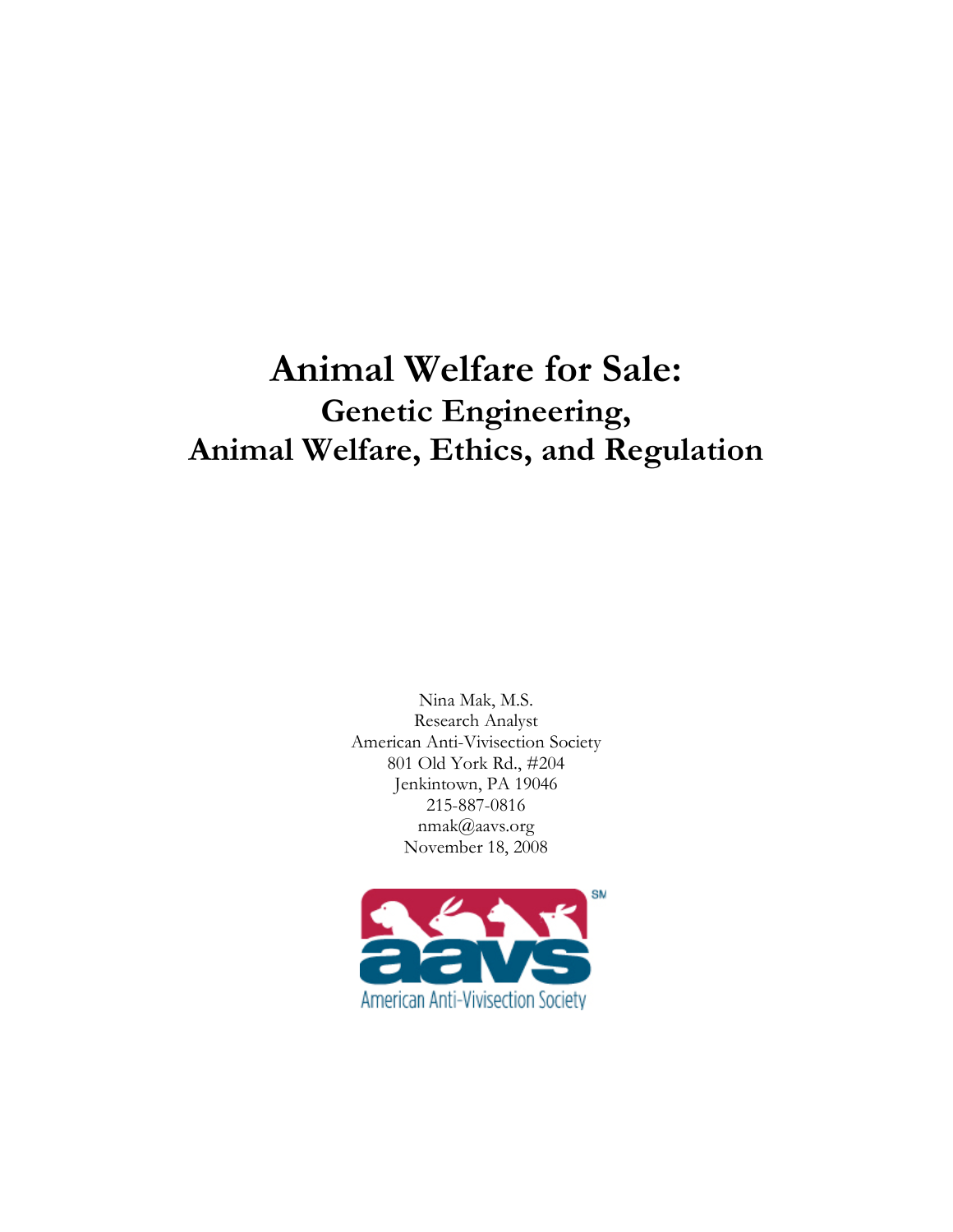# **Executive Summary**

Genetic engineering,<sup>1</sup> particularly of animals, raises numerous concerns and is a highly controversial topic. The ethics of genetic engineering, the implications for animal health and welfare, the consequences of a genetically engineered (GE) animal escaping into the environment, the risk to human health of using products derived from GE animals, the socioeconomic ramifications, religious concerns, and consumers' rights are all weighty and complicated questions that need to be answered before allowing this technology to infiltrate our lives.

An underlying source of discomfort is that genetic engineering is a powerful technology, but it is not predictable. Genetic engineering is associated with a tremendous amount of animal suffering, and AAVS estimates that a staggering 10-50 million animals are used in genetic engineering experiments every year in the U.S. <sup>2</sup> Overall, less than one percent of genetic modification attempts are successful. Errors and unintended effects are common, which is why hundreds to thousands of animals are used to make one genetically engineered animal who can go on to be commercialized. Unanticipated diseases and pathological conditions are inherent throughout the process. There is much we do not yet know about how genes work, and there is great potential, if something does go wrong, for the impact to be enormously consequential.

As such, it is essential that there be constraints on and oversight of the use of this technology to protect animals, people, and the environment. The FDA's draft guidance for industry on GE animals (Docket No. FDA-2008-D-0394) and the USDA request for information on GE animals (Docket No. APHIS-2006- 0188) are encouraging signs that government is recognizing this need. However, the FDA, by regulating GE animals as containing new animal drugs, does not (and arguably cannot) address all the concerns.

First and foremost from AAVS's perspective, it is important to not focus solely on regulating GE animals, but to also be discussing *if* animals should be genetically engineered at all. The majority of people disapprove of genetically engineering animals, and given the serious threats to animal health and welfare, AAVS does not think animals should be manipulated in this way or subjected to such risks. However, if genetic engineering is allowed to proceed, there must be rigorous oversight of any and all attempts to genetically engineer animals.

The FDA's proposal, however, does not provide for rigorous oversight, as animal welfare and ethics generally fall outside of the FDA's purview. Also, the FDA is indicating that it will choose to exercise enforcement discretion such that the overwhelming majority of animals involved in genetic engineering experiments would not be required to go through the new animal drug regulatory process.

In addition, the entire new animal drug regulatory process is confidential, closed to scrutiny by independent parties. Consumers and watchdog groups would not be allowed any input into whether a genetically engineered animal should be approved for human consumption or allowed into the environment, and indeed would not even learn that such an animal was under consideration until after the approval had already been granted. Other shortcomings of the FDA's proposal is that the FDA's authority to regulate environmental risks is questionable, and the agency does not plan to require that food from GE animals be labeled if the nutritional content is not altered.

To ensure that animals are not suffering or being exploited unnecessarily, to respect the interests of the public, and to protect the environment, it is necessary to address the concerns and risks raised by genetic

 $1$  The terms genetically modified, genetically engineered, and transgenic are used interchangeably in this report and are used to describe any organism whose genome has been modified through biotechnology.

<sup>2</sup> See pages 4-5 of this report for how this estimate was derived.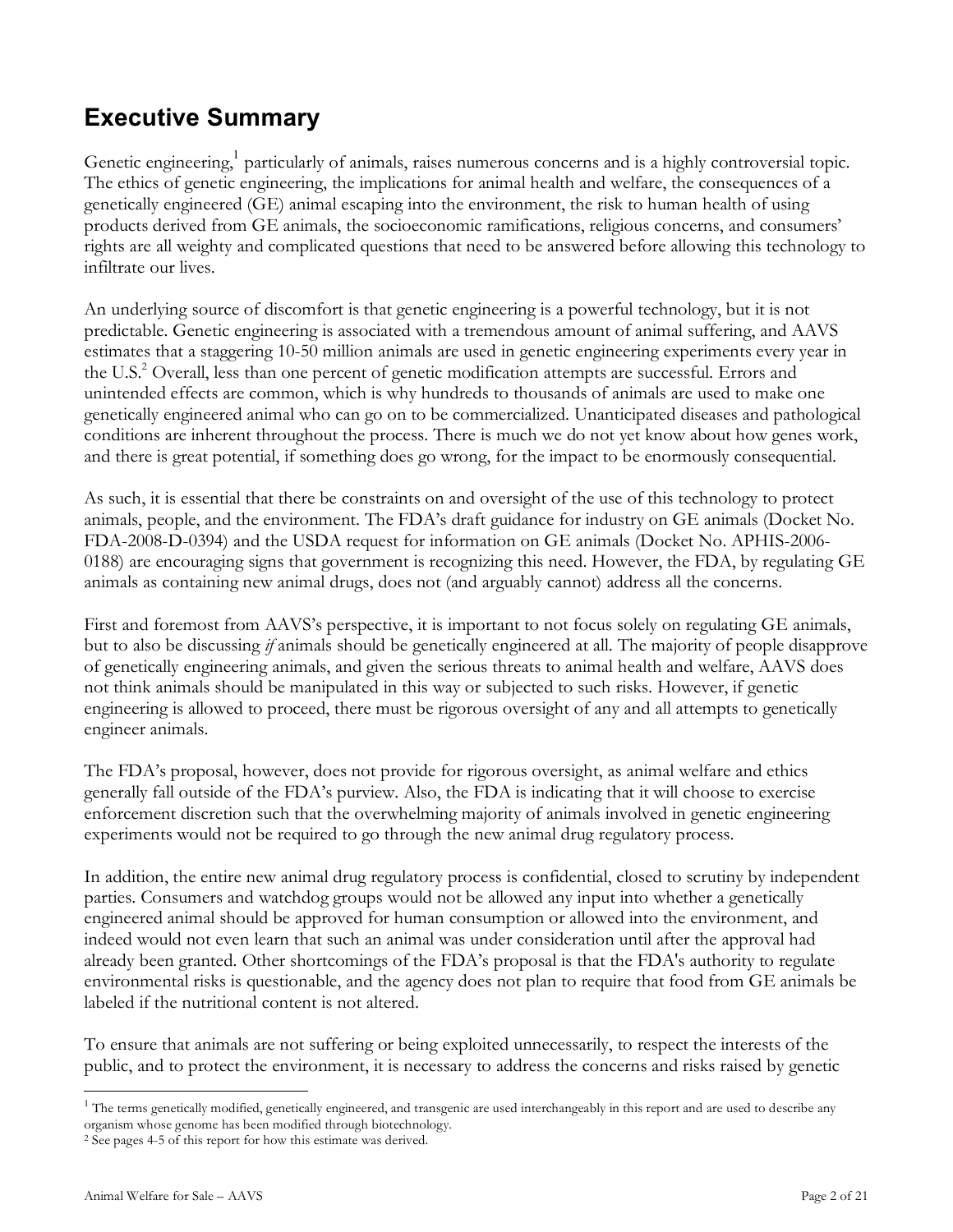engineering in a more comprehensive and transparent manner than that provided by the FDA. The USDA has some jurisdiction over GE animals and should examine its regulatory authority beyond that provided by the Animal Health Protection Act, which is currently the focus of the agency's request for information. Ultimately, however, federal legislation is required to address the concerns associated with genetic engineering. AAVS urges the relevant federal agencies to seek such legislation from Congress and to keep GE animals off the market in the meantime.

AAVS's assessment of the FDA draft guidance is provided in greater detail in the middle of this report and highlights our concerns regarding the FDA's authority and inclination to protect animal health and welfare, lack of transparency, and lack of sufficient detail to demonstrate that risks will be appropriately addressed. Preceding these comments are our main concerns about the animal health, animal welfare, and ethical implications of genetically engineering animals, which provide the basis for our assessment of the FDA guidance. We also provide recommendations at the end regarding elements of a more comprehensive approach to addressing the concerns raised by the genetic engineering of animals, including roles for the FDA and USDA, and the need for federal legislation.

# **Main Points**

### **Animal Welfare**

- Extremely large numbers of animals are used to produce each line of genetically modified animals, with tens of millions of animals involved in genetic engineering experiments every year.
- Research and development of genetically modified animals often entails painful and invasive procedures.
- Unpredictable and unintended complications frequently arise from the genetic manipulation of animals, resulting in unanticipated disease syndromes, physical impairments, and other pathologies.
- Most animals involved in genetic engineering experiments do not receive protection under the Animal Welfare Act.

#### **Ethics**

- Before any genetically modified animal is allowed on the market, there must be a public discussion about whether humans *should* be creating genetically engineered animals and if there should be boundaries on what is considered permissible.
- Genetic engineering and animal patenting increases the commodification of animals, promoting the treatment of animals as objects.
- The ethical justification for genetically engineering an animal should be evaluated, particularly when the potential benefits are of questionable value or alternative approaches are possible.
- The majority of people disapprove of genetically engineering animals, particularly for food use.

### **FDA Oversight Problems**

- FDA authority under the new animal drug rubric, as outlined in the draft guidance, is insufficient to adequately address concerns about animal health and welfare, ethics, transparency, environmental protection, and labeling.
- Ethics is not addressed at all in the guidance, and the FDA intends to exercise enforcement discretion to exclude the majority of animals involved in genetic engineering experiments from the new animal drug requirements.
- The FDA did not address whether it would withhold approval of a genetically engineered animal based on animal welfare or environmental risks.
- The new animal drug application process is confidential and closed to public participation.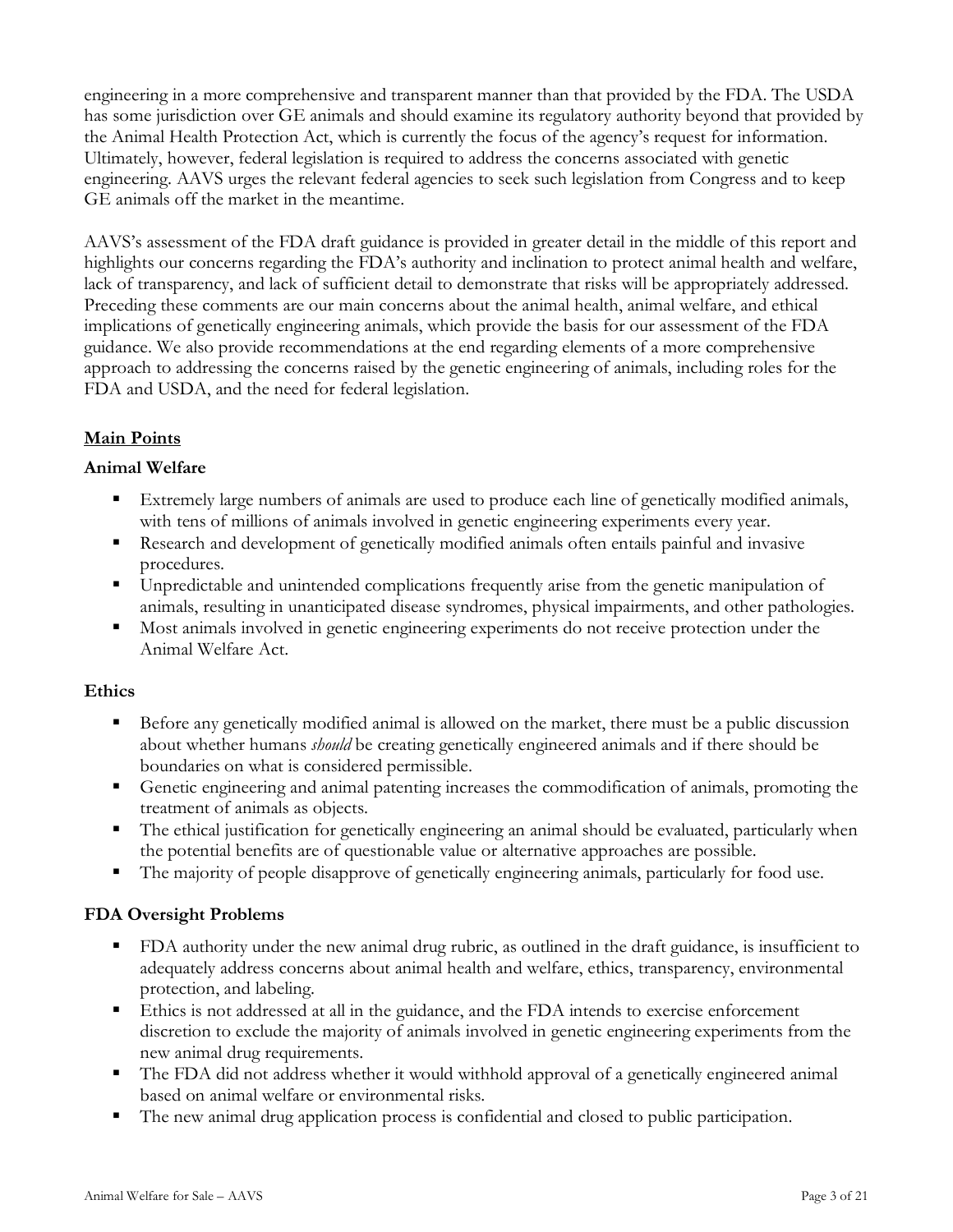The FDA's draft guidance is insufficiently detailed to assess how comprehensively animals, people, and the environment will be protected from the risks associated with genetic engineering.

## **Recommendations for the FDA and USDA**

AAVS recommends that the FDA and USDA impose a moratorium on the development and approval of any genetically engineered animals until the following occurs:

- An independent ethics advisory committee, at either the agency level or within the Executive Office, should be established to initiate a national dialogue and conduct a broad ethical review on whether we should be genetically modifying animals.
- If genetic modification of animals is permitted:
	- No genetic engineering of animal should be allowed to proceed until a comprehensive regulatory system is developed.
	- Boundaries should be established and a framework developed for the evaluation of genetic modification applications. Animal welfare and ethics should be explicitly considered along with questions of human and environmental safety.
	- The USDA should actively seek legislation to: (1) expand the AWA to cover mice, rats, and birds bred for use in research, cold-blooded animals including fish, and farm animals used in biotechnology experiments for any purpose; and (2) require ethical reviews at the IACUC level of proposals to genetically modify animals.
	- The USDA should develop regulations for animal care and monitoring provisions to anticipate, provide for, and reduce the likelihood of any potential adverse outcomes for genetically modified animals.
- If the commercial production of a genetically modified animal is proposed:
	- An independent animal welfare and ethics advisory committee, within HHS, USDA, or interagency and open to public participation, should be established to assess animal welfare impacts and ethical implications before commercial production is allowed.
	- If commercial production of a genetically modified animal is permitted, the USDA should address and regulate the animal welfare impacts associated with such commercial production. If the USDA does not believe it has adequate legislative authority to do so, the agency should seek this authority from Congress.
	- If the FDA is to regulate genetically engineered animals as new animal drugs, the agency must ensure, prior to granting any approval, that it can adequately address concerns regarding animal health and welfare, ethics, transparency, labeling, environmental safety, and human health through its regulatory authority or in conjunction with additional agencies.

While these steps will help address some concerns raised by genetically engineering animals, the FDA and USDA lack sufficient authority to address all concerns and should seek federal legislation from Congress.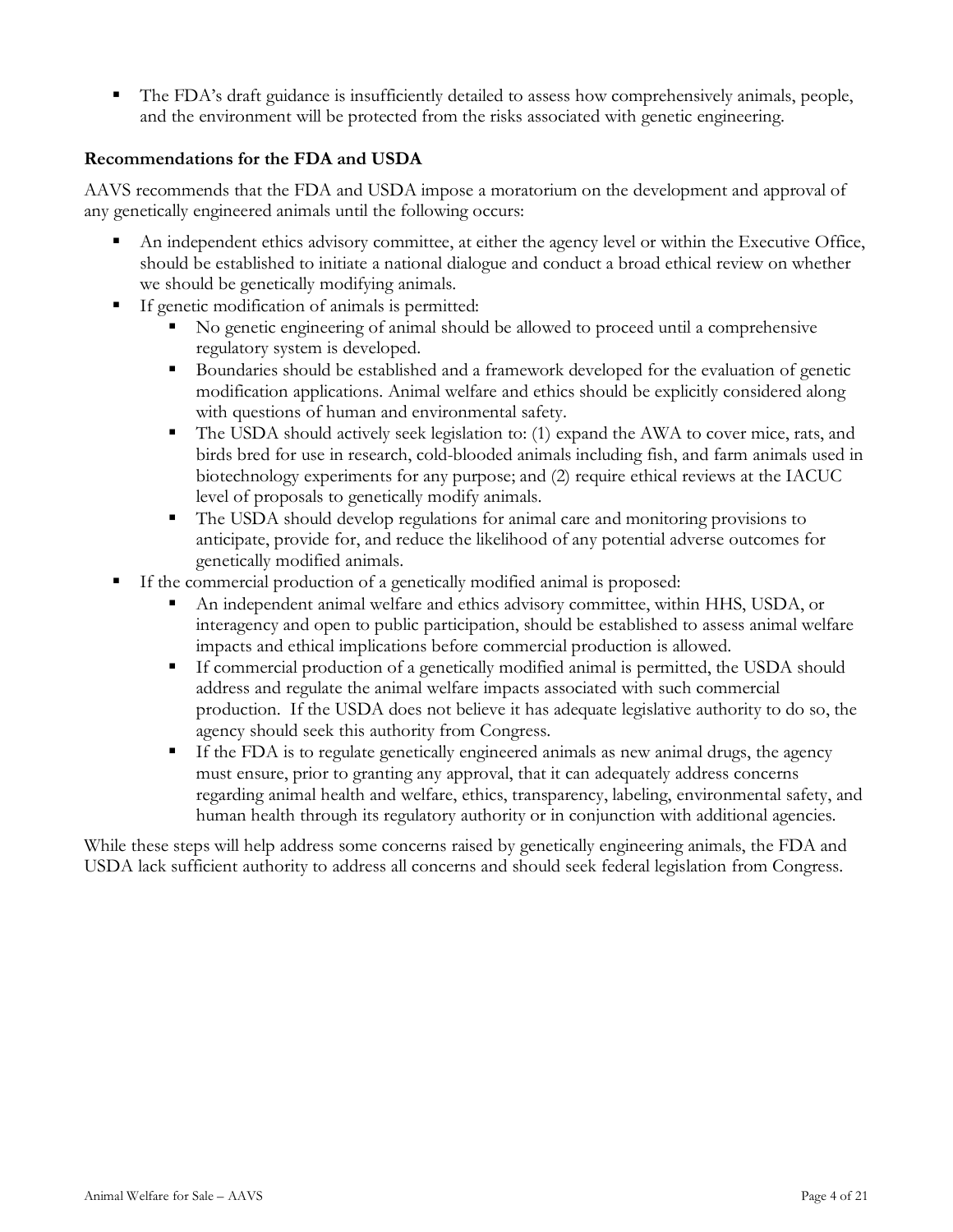# **Animal Health and Welfare**

Genetic modification frequently results in animal health and welfare problems, as evidenced by a growing body of scientific literature documenting such problems.<sup>3,4,5,6,7,8</sup> Though the public is increasingly concerned with the health and welfare of animals, discussions regarding the use of genetically modified animals have paid relatively little attention to addressing these animal welfare issues.

Several aspects of the genetic engineering process pose risks for animal welfare. Because the technology is highly inefficient and largely unpredictable, remarkably large numbers of animals are needed both to develop and to maintain a desired line of genetically modified animals. In addition, genetic manipulation often creates unintended and unexpected effects that compromise the health and survivability of the genetically modified animal. Furthermore, the genetic engineering process is highly invasive, and the genetic modification itself is often intended to produce disease in the animal, raising further welfare concerns. Because some problems manifest only after several generations, it is virtually impossible to fully predict, anticipate, or prevent welfare problems.

## **Numbers of animals used**

Extremely large numbers of animals are involved in the creation of each genetically modified strain.<sup>9</sup> Depending on the species used, the process can begin with injecting donor females with hormones to stimulate super-ovulation. If embryos are desired, breeding males are incorporated into the process. The donor females may then undergo surgery or be killed to harvest their eggs or embryos from their reproductive tract.

The genetic modification is then attempted. If a technique such as pronuclear microinjection is used to introduce the modification, then the resulting embryonic stem cells will be injected into additional embryos that have been harvested from additional females. Alternatively, somatic cell nuclear transfer (cloning) can be used to transfer the nuclear content of a genetically modified cell into an enucleated oocyte that has been harvested from additional super-ovulating females or from slaughterhouses.

Either way, the resulting modified embryos are then implanted, often surgically, into recipients. These recipients would have been injected with hormones and, depending on the species, mated with vasectomized males to create a pseudo-pregnant state.

The invasive procedures required for both cloning and genetic engineering raise obvious welfare concerns for a large number of animals.<sup>10,11</sup> In addition, the technologies are highly inefficient, greatly amplifying the repercussions for animal health and welfare.

 $\overline{a}$ <sup>3</sup> Brown, M. J. & Murray, K. A. (2006). Phenotyping of genetically engineered mice: humane, ethical, environmental, and husbandry issues. *Ilar J*, 47(2), 118.

<sup>4</sup> Buehr, M., Hjorth, J. P., Hansen, A. K., et al. (2003). Genetically modified laboratory animals--what welfare problems do they face? *J Appl Anim Welf Sci*, 6(4), 319.

<sup>5</sup> Dennis, M. B., Jr. (2002). Welfare issues of genetically modified animals. *Ilar J*, 43(2), 100.

<sup>6</sup> Pritt, S., Cozine, K., & Warren, H. (2006). Management of unanticipated outcomes in transgenic mouse facilities. *Lab Anim (NY)*, 35(4), 27.

<sup>7</sup> Van Reenen, C. G., Meuwissen, T. H., Hopster, H., et al. (2001). Transgenesis may affect farm animal welfare: a case for systematic risk assessment. *J Anim Sci*, 79(7), 1763.

<sup>8</sup> Wells, D. J., Playle, L. C., Enser, W. E., et al. (2006). Assessing the welfare of genetically altered mice. *Lab Anim*, 40(2), 111.

<sup>9</sup> Dennis, M. B., Jr. (2002). Welfare issues of genetically modified animals. *Ilar J*, 43(2), 100.

<sup>10</sup> Buehr, M., Hjorth, J. P., Hansen, A. K., et al. (2003). Genetically modified laboratory animals--what welfare problems do they face? *J Appl Anim Welf Sci*, 6(4), 319.

<sup>11</sup> Van Reenen, C. G., Meuwissen, T. H., Hopster, H., et al. (2001). Transgenesis may affect farm animal welfare: a case for systematic risk assessment. *J Anim Sci*, 79(7), 1763.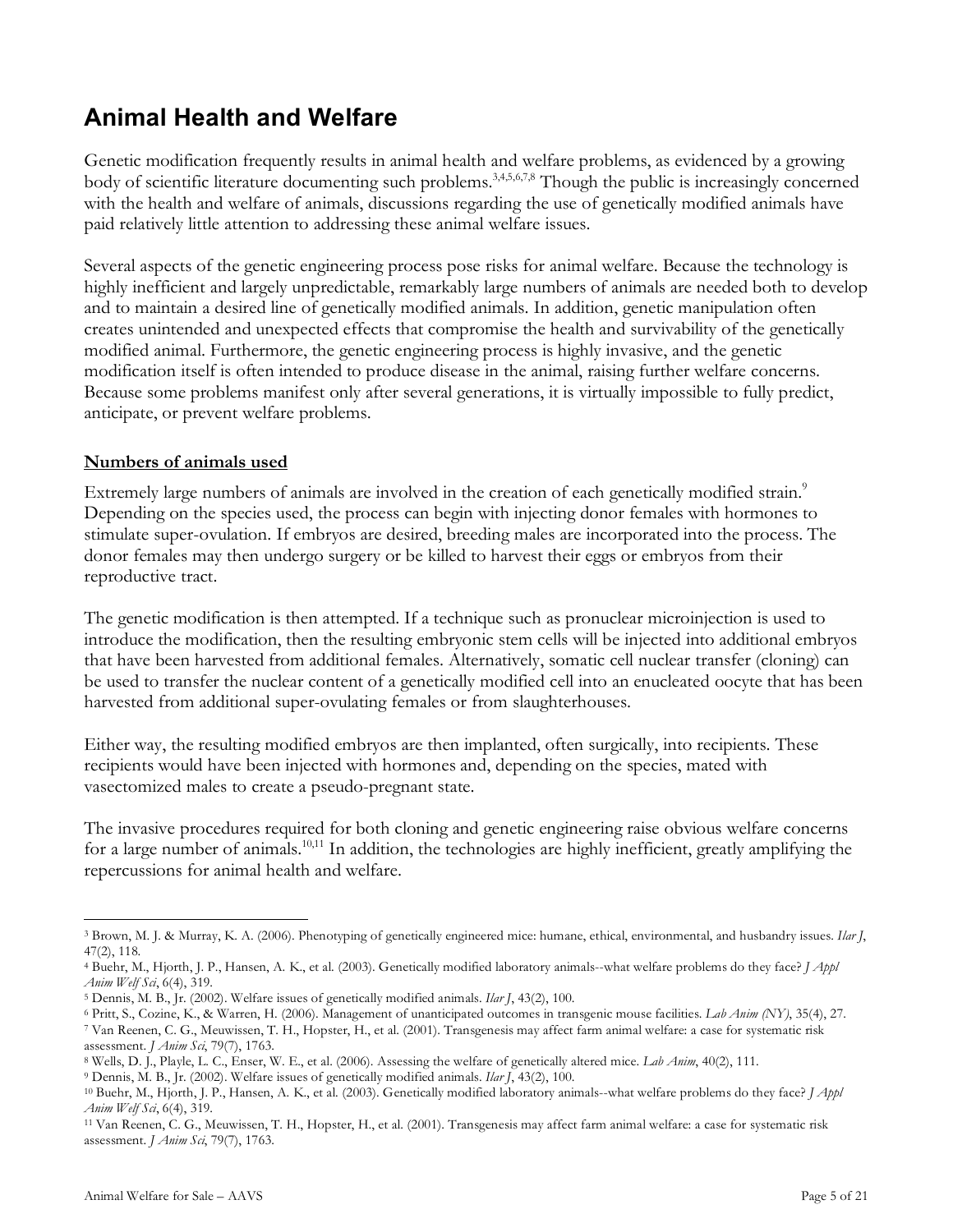In particular, few animals produced through cloning or genetic engineering survive birth, and even fewer contain and appropriately express the desired genetic modification. For example, due to the randomness of transgene uptake and insertion, it is estimated that, for farm animals, only 10% of genetically manipulated embryos will result in a birth. Of these resulting animals, only 10%, or 1% overall, will express the desired transgene. In mice, the success rate is only 3%.<sup>12,13</sup> Moreover, many of these resulting transgenic animals will not contain a stable transgene, be able to pass the genetic modification on to offspring, or exhibit the intended phenotype. 14,15

The unpredictability of genetic modification means that additional animals are likely to be used to refine the experimental procedures necessary to produce the desired transgene insertion and expression, and also to assess the phenotype of the GM animals produced in the process. Thus, hundreds of animals might be subjected to pain and distress to create each desired transgenic animal (the founder).<sup>16</sup>

Hundreds to thousands of additional animals are then used for breeding or cloning to create a line or herd of transgenic animals from the founder. <sup>17</sup> Many of the animals will not inherit the genetic modification, will not survive the process, or will otherwise be wasted as surplus.<sup>18</sup>

It is impossible to know exactly how many animals are used in genetic engineering in the U.S. every year. According to the USDA, 1,012,713 animals were used in regulated experiments in 2006, the latest year for which data are available.<sup>19</sup> However, this figure does not include mice, rats, and birds bred for use in research, or fish, reptiles, or other cold-blooded animals, which are estimated to account for some 95-99% of animals used in research, and a similar percentage of animals used in genetic modification experiments.<sup>20,21</sup> A veterinarian has estimated that over 80 million rodents are bred for research every year in the U.S.,<sup>22</sup> and the USDA has further estimated that, once mice, rats, and birds were included in the count, approximately 31-156 million animals in total are used in research every year in the U.S.<sup>23</sup>

The USDA does not track how many of these animals are genetically modified.<sup>24</sup> However, it is possible to use statistics from the UK to estimate the number of genetically modified animals in the U.S. In 2007,<sup>25</sup> 1,149,752 procedures (36% of all procedures) used genetically modified animals, an increase of 11% from 2006. Of these procedures, 19,416 (1.7%) were for the generation of founder animals, 718,246 (62.5%) were for the maintenance of breeding colonies, and the remaining (35.8%) were for regulated scientific purposes. The vast majority of these procedures (94%) used genetically modified mice and rats. In fact, half of all

 $\overline{a}$ <sup>12</sup> Kaiser, M. (2005). Assessing ethics and animal welfare in animal biotechnology for farm production. *Rev Sci Tech*, 24(1), 75.

<sup>13</sup> Rutovitz, J. & Mayer, S. (2002). *Genetically Modified and Cloned Animals. All in a Good Cause?* Derbyshire: GeneWatch UK.

<sup>14</sup> ARENA/OLAW. (2002). *Institutional Animal Care and Use Committee Guidebook, 2nd Edition*. Washington, DC.

<sup>15</sup> National Research Council. (2002). *Animal Biotechnology: Science-Based Concerns*. Washington, DC: The National Academies Press.

<sup>16</sup> National Health and Medical Research Council & Office of the Gene Technology Regulator. (2007). *Guidelines for the generation, breeding, care and use of genetically modified and cloned animals for scientific purposes.* Australian Government.

<sup>&</sup>lt;sup>17</sup> National Research Council. (2003). Guidelines for the Care and Use of Mammals in Neuroscience and Behavioral Research. Washington, DC: The National Academies Press.

<sup>18</sup> Rutovitz, J. & Mayer, S. (2002). *Genetically Modified and Cloned Animals. All in a Good Cause?* Derbyshire: GeneWatch UK.

<sup>19</sup> USDA APHIS. (2006). *Annual Report of Enforcement, 2006.*

<sup>20</sup> Gauthier, C. (2004). Overview and analysis of animal use in North America. *Altern Lab Anim*, 32(Suppl 1), 275.

<sup>21</sup> In addition, according to 2007 statistics from the UK, which can be used to estimate animal use in the U.S., mice, rats, birds, and fish comprise 95% of the animals used in research each year and 99% of genetically modified animals. (Home Office. (2007). *Statistics of Scientific Procedures on Living Animals 2007*. London: The Stationary Office.)

<sup>22</sup> Carbone, L. (2004). *What Animals Want: Expertise and Advocacy in Laboratory Animal Welfare Policy*. New York: Oxford University Press.

<sup>23</sup> Taylor, K., Gordon, N., Langley, G., et al. (2008). Estimates for worldwide laboratory animal use in 2005. *Altern Lab Anim*, 36(3), 327.

<sup>24</sup> The lack of accurate statistics on animal use, and genetically modified animal use in particular, underscores the difficulty of developing adequate regulations, as well as evaluating the effectiveness of those regulations in protecting animal welfare and promoting the "3Rs" –

replacement, reduction, and refinement of animal use.

<sup>25</sup> Home Office. (2007). *Statistics of Scientific Procedures on Living Animals 2007*. London: The Stationary Office.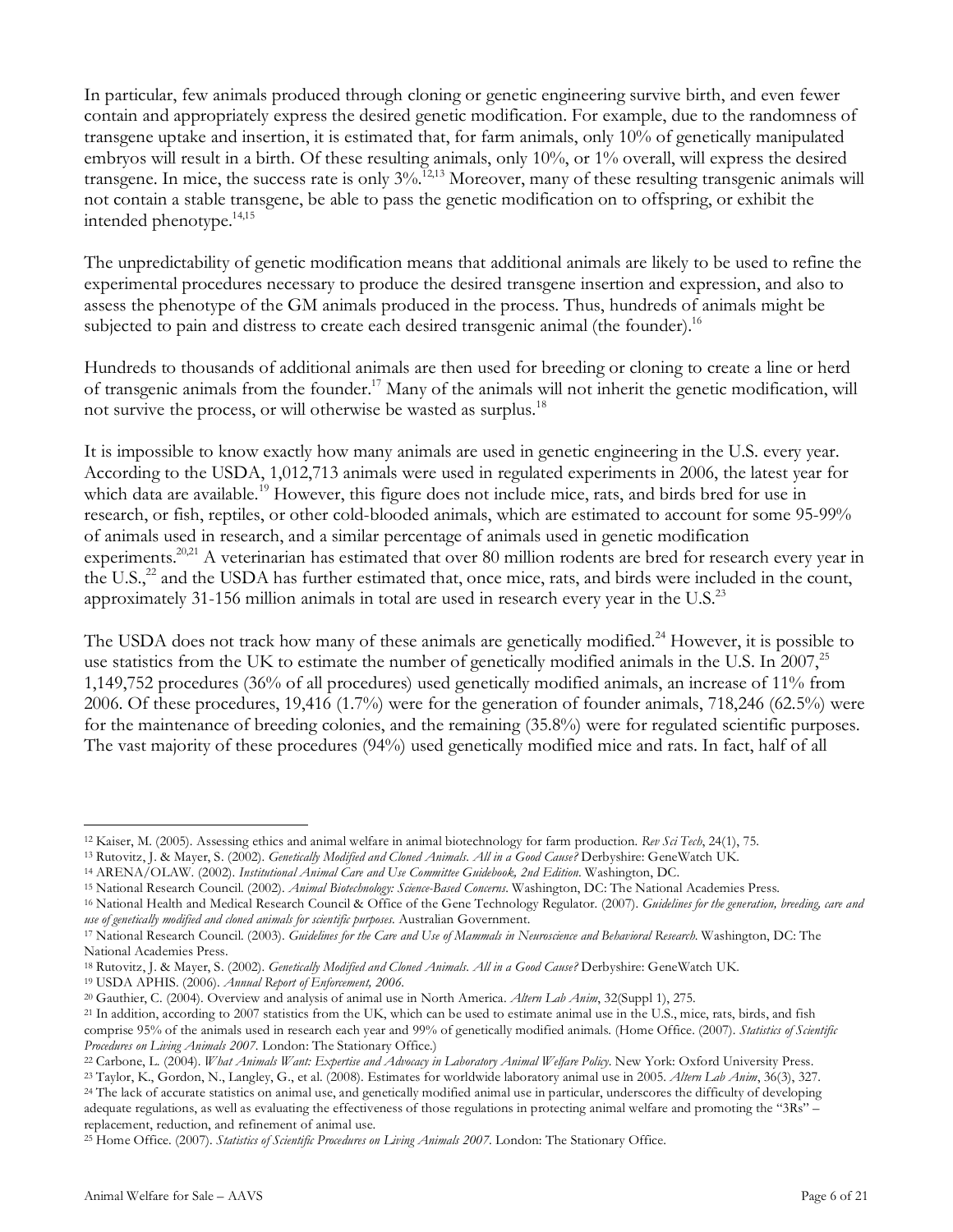procedures (49%) using mice used genetically modified mice. An additional 239,263 procedures involving genetically normal animals were used in the production and breeding of genetically modified animals.<sup>26</sup>

Thus, if more than one-third of animals are used in genetic modification experiments every year in the UK, it can be approximated that a staggering 10-50 million genetically modified animals are used every year in the U.S. This number continues to rise, with the National Research Council (NRC) noting in 2004 that the development and use of genetically modified animals had been rapidly increasing since 1999.<sup>27,28,29</sup> The NRC further noted that, "In light of the potential for 150,000 distinct mouse genotypes and thousands more phenotypes, it has been estimated that 60 million animals may be needed for mouse genomics research alone."<sup>30</sup> While the vast majority of genetically modified animals are mice and rats, the interest in the genetic modification of farm animal species has been rising.

## **Unintended effects of genetic modification**

Complications frequently arise from the genetic manipulation of animals that pose significant threats to animal health and welfare. The complications are often unpredictable and can vary depending on where and how the transgene inserts, the expression of the transgene, and the genetic background of the host animal. As a result, unanticipated disease syndromes or other physical manifestations, which lead to pain and distress, occur. 31

In pronuclear microinjection, a method frequently used to generate transgenic animals, transgene insertion is random, and complications will vary for each transgenic animal produced. More than one copy of the transgene can integrate into the genome, and the precise location of insertion cannot be controlled.<sup>32,33</sup> As a result, insertional mutations, in which the transgene inserts into and disrupts a functional gene, occurs in 5- 20% of transgenic animals produced, resulting in pre-natal mortality in approximately 75% of cases. 34,35 Targeted gene transfer, such as through homologous recombination, can provide greater predictability regarding transgene insertion, but complications are still likely.

Appropriate regulation of transgene expression can also be difficult to control. Transgene expression may be too low or too high, or the transgene may be expressed at the wrong times or in unwanted locations.<sup>36</sup> For example, transgenes targeted for expression in the mammary gland of lactating females have exhibited expression in inappropriate tissues (ectopic expression), and serious, often lethal, pathological conditions

<sup>26</sup> Fetal and embryonic life forms are not included in the UK's statistics.

<sup>27</sup> National Research Council. (2004). *National Need and Priorities for Veterinarians in Biomedical Research*. Washington, DC: The National Academies Press.

<sup>28</sup> In the UK, the use of genetically modified animals in 2007 was more than five times higher than in 1995. (Home Office. (2007). *Statistics of Scientific Procedures on Living Animals 2007*. London: The Stationary Office.)

<sup>29</sup> In Canada, where records on genetically modified animals are not yet regularly collected, the use of genetically modified animals increased 73% from 1997 to 1998 alone. (Gauthier, C. & Griffin, G. (2000). The Use of Animals in Scientific Research and as Sources of Bioengineered Products. Ottawa ON: Canadian Biotechnology Advisory Committee.) In addition, roughly two times as many mice were used in Canada in 2006 as compared to 1997, reversing a decade of steady decline, largely attributable to the increase in use of genetically engineered mice. (Canadian Council on Animal Care. (2007). *CCAC Survey of Animal Use, 2006*.)

<sup>30</sup> National Research Council. (2004). *National Need and Priorities for Veterinarians in Biomedical Research*. Washington, DC: The National Academies Press.

<sup>31</sup> See notes 1-6 above. Also, Rivera, J. & Tessarollo, L. (2008). Genetic background and the dilemma of translating mouse studies to humans. *Immunity*, 28(1), 1.

<sup>32</sup> Buehr, M., Hjorth, J. P., Hansen, A. K., et al. (2003). Genetically modified laboratory animals--what welfare problems do they face? *J Appl Anim Welf Sci*, 6(4), 319.

<sup>33</sup> Dennis, M. B., Jr. (2002). Welfare issues of genetically modified animals. *Ilar J*, 43(2), 100.

<sup>34</sup> Buehr, M., Hjorth, J. P., Hansen, A. K., et al. (2003). Genetically modified laboratory animals--what welfare problems do they face? *J Appl Anim Welf Sci*, 6(4), 319.

<sup>35</sup> Van Reenen, C. G., Meuwissen, T. H., Hopster, H., et al. (2001). Transgenesis may affect farm animal welfare: a case for systematic risk assessment. *J Anim Sci*, 79(7), 1763.

<sup>36</sup> Houdebine, L. M. (2002). The methods to generate transgenic animals and to control transgene expression. *J Biotechnol*, 98(2-3), 145.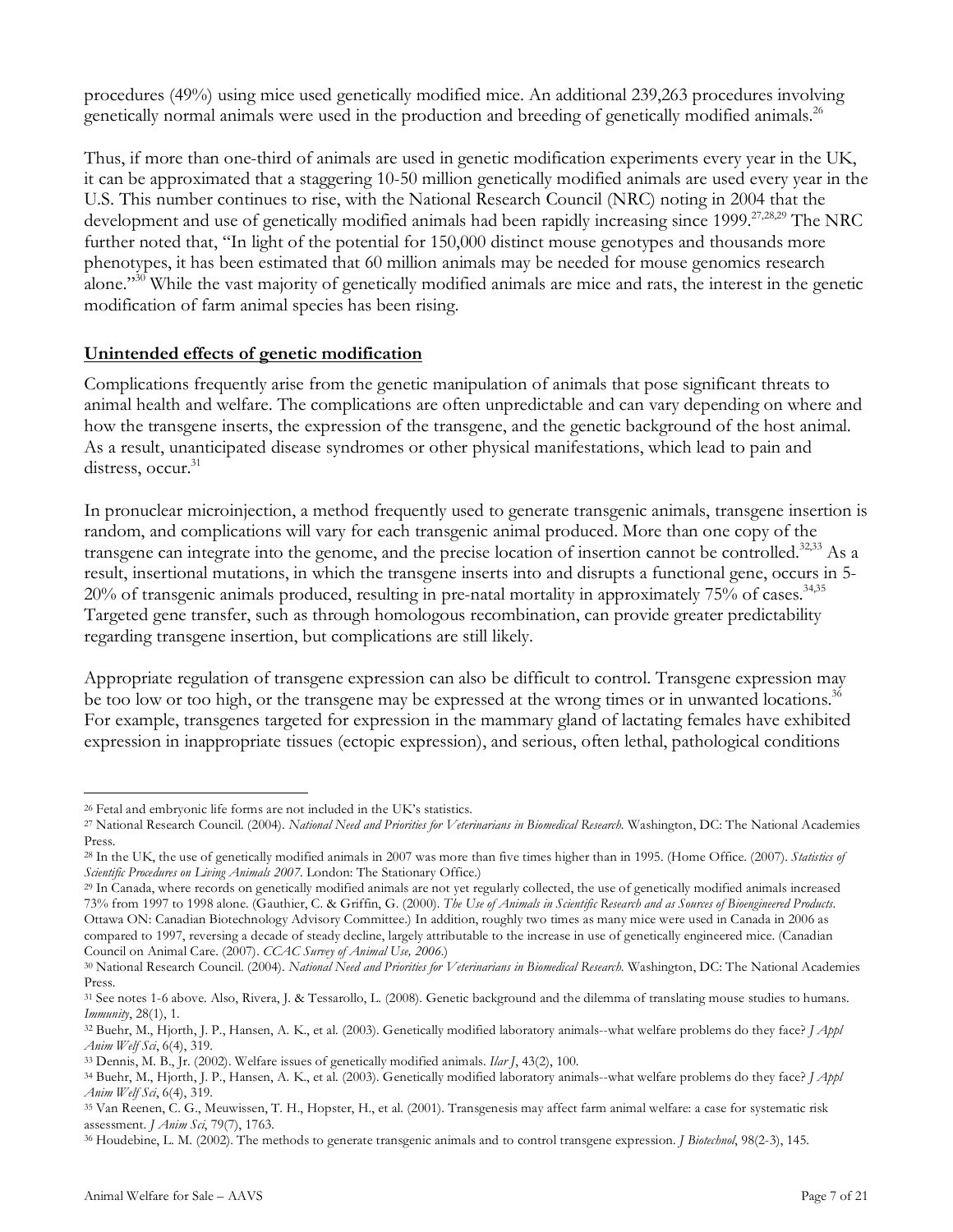have been caused by elevated levels of recombinant growth-promoting factors produced in many different organs. 37

In addition, the effects of adding or deleting a gene cannot be accurately predicted, as genes often have multiple functions that are poorly understood. The transgene may interact with other genes in ways that are unknown. Changing an animal's internal environment could alter the pathogens to which it is host, or immune-deficient animals could be affected by diseases not typically seen in immune-competent animals.<sup>38,39</sup>

According to Pritt, et al. (2006), "…commonly encountered unanticipated outcomes include toothless mice, runting, skin problems (moist dermatitis, etc.), and malocclusions….Additional unanticipated outcomes that have been identified…, for which animal care and veterinary involvement was needed to help mitigate any potential animal welfare concerns, included stubby legs, chronic conjunctivitis (allergic reactions), underdeveloped eyes, and necrosis of the pinnae in hybrid mice."<sup>40</sup>

Examples of welfare issues reported in Jackson Laboratory's TBASE database for transgenic lines include weight loss, abdominal distention, intestinal obstruction and rupture, and gallbladder distention and rupture, with most animals dead by one month; retarded growth and infertility; impaired immune system; development of multiple tumors; and hind limb weakness and paralysis.<sup>41</sup> At the University of Washington, "the most frequently encountered unanticipated problems are infectious in nature…."42

In a classic case, pigs genetically modified with human or bovine growth hormone to make them grow faster and produce less fat were found to suffer numerous painful, unanticipated side effects, including crippling arthritis that left them unable to walk, liver and kidney damage, ulcers, diarrhea, protruding eyes, and reproductive difficulties and anomalies such as mammary development in males. <sup>43</sup> According to an NRC report, "Of the 19 pigs expressing the transgene, 17 died within the first year. Two were stillborn and four died as neonates, while the remainder died between two and twelve months of age. The main causes of death were pneumonia, pericarditis, and peptic ulcers. Several pigs died during or immediately after confinement in a restraint device (a metabolism stall), demonstrating an increased susceptibility to stress."<sup>44</sup>

Making it even more difficult to anticipate outcomes, different results are seen depending on the location of the transgene insertion, the number of transgene copies inserted into the genome, the age and sex of the animal, and the genetic background of the animal. Some adverse outcomes worsen or do not become apparent until the animal ages, or manifest only after several generations. The same genetic construct can also produce completely different phenotypes in different strains of the same animal.<sup>45</sup>

All of these complications create risks for animal health and welfare. That these risks cannot be reliably anticipated further increases the likelihood that an animal will suffer as a result of an unintended consequence of genetic modification. The inefficiency and unpredictability of genetic modification also results in a very large number of animals being used to create and assess the phenotype of a transgenic

<sup>37</sup> Van Reenen, C. G., Meuwissen, T. H., Hopster, H., et al. (2001). Transgenesis may affect farm animal welfare: a case for systematic risk assessment. *J Anim Sci*, 79(7), 1763.

<sup>38</sup> Dennis, M. B., Jr. (2002). Welfare issues of genetically modified animals. *Ilar J*, 43(2), 100.

<sup>39</sup> Buehr, M., Hjorth, J. P., Hansen, A. K., et al. (2003). Genetically modified laboratory animals--what welfare problems do they face? *J Appl Anim Welf Sci*, 6(4), 319, Pritt, S., Cozine, K., & Warren, H. (2006). Management of unanticipated outcomes in transgenic mouse facilities. *Lab Anim (NY)*, 35(4), 27.

<sup>40</sup> Pritt, S., Cozine, K., & Warren, H. (2006). Management of unanticipated outcomes in transgenic mouse facilities. *Lab Anim (NY)*, 35(4), 27.

<sup>41</sup> Dennis, M. B., Jr. (2002). Welfare issues of genetically modified animals. *Ilar J*, 43(2), 100.

<sup>42</sup> Ibid.

<sup>43</sup> Pursel, V. G., Pinkert, C. A., Miller, K. F., et al. (1989). Genetic engineering of livestock. *Science*, 244(4910), 1281.

<sup>44</sup> National Research Council. (2002). *Animal Biotechnology: Science-Based Concerns*. Washington, DC: The National Academies Press.

<sup>45</sup> Buehr, M., Hjorth, J. P., Hansen, A. K., et al. (2003). Genetically modified laboratory animals--what welfare problems do they face? *J Appl Anim Welf Sci*, 6(4), 319.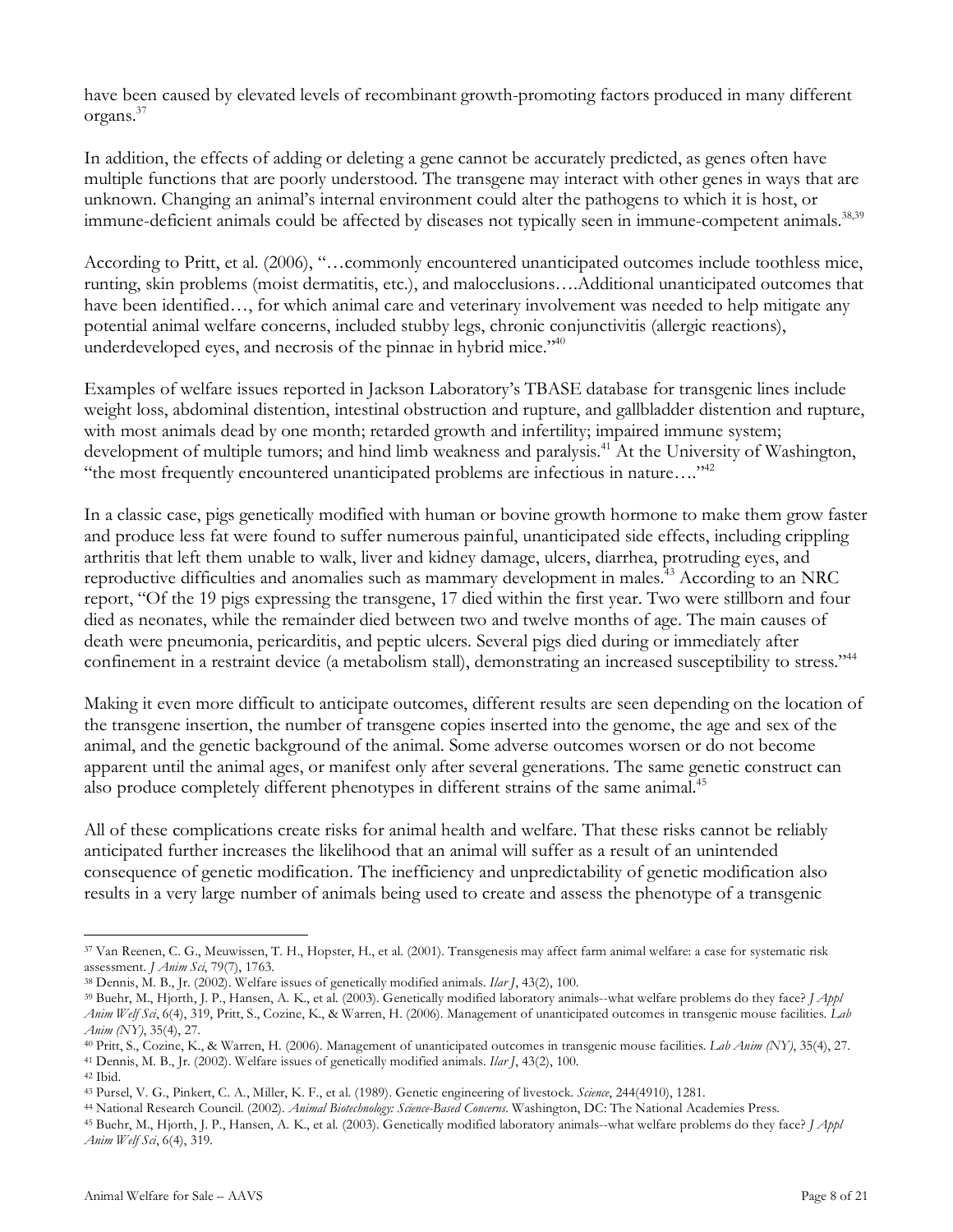animal. In addition, attempts to refine the experimental procedures, such as the design of the transgenic construct to achieve appropriate expression, consumes even more animals. 46

## **Intended effects of genetic modification**

In many instances, genetically modified animals are designed to be ill, used for basic and applied research into human disease. <sup>47</sup> In these cases, the genetically altered animal is intended to model causes or symptoms of human disease, and often no treatments are available to alleviate the associated pain or distress. As such, genetic modification has "the potential to compromise animal health and welfare by causing or predisposing the animal to pain, suffering, distress or lasting harm...."<sup>48</sup>

Research protocols commonly involve creating lines that experience premature lethality, altered bodily functions, increased tumor production, decreased disease resistance, altered susceptibility to microorganisms, 49 arthritic conditions, ulcerative colitis, 50 and uniquely human conditions such as Alzheimer's disease,<sup>51</sup> schizophrenia,<sup>52</sup> and Huntington's disease.<sup>53</sup> Many genes are also studied for their role in development and basic physiological functioning. The creation of genetically modified mutants to study these genes will often result in health problems, and increased mortality is likely.<sup>54</sup>

In agriculture, the purpose of the genetic modification is often to increase production and efficiency, which often carries consequences for animal health and welfare, as evidenced by the increasing emergence of production-related diseases. As explained by one scholar, because "there are no legal or regulatory constraints on what can be done to animals in pursuit of increasing agricultural productivity," then "if the pain, suffering, and disease of the animal does not interfere with the economic productivity, the condition is ignored."<sup>55</sup>

### **Problems arising from reproductive technologies**

In vitro procedures, including somatic cell nuclear transfer (cloning) and microinjection, are used in both the development and breeding of transgenic animals. Often, these procedures result in numerous health and welfare problems that are often fatal. While such problems are not unique to genetic engineering, they do comprise an integral part of the process, 56 and thus must be considered when assessing impacts to animal health and welfare.

According to Van Reenen, et al. (2001), "Reported data on actual transgenesis experiments fully substantiate the association between in vitro technologies and LOS [Large Offspring Syndrome] and have shown high perinatal mortality rates (up to more than 50%), increased birth weights, and severe pre- and post-mortem pathologies among transgenic lambs and calves generated by nuclear transfer and a high incidence of

<sup>49</sup> Dennis, M. B., Jr. (2002). Welfare issues of genetically modified animals. *Ilar J*, 43(2), 100.

<sup>46</sup> Kind, A. & Schnieke, A. (2008). Animal pharming, two decades on. *Transgenic Res*(Online First).

<sup>47</sup> Buehr, M., Hjorth, J. P., Hansen, A. K., et al. (2003). Genetically modified laboratory animals--what welfare problems do they face? *J Appl Anim Welf Sci*, 6(4), 319.

<sup>48</sup> Wells, D. J., Playle, L. C., Enser, W. E., et al. (2006). Assessing the welfare of genetically altered mice. *Lab Anim*, 40(2), 111.

<sup>50</sup> Buehr, M., Hjorth, J. P., Hansen, A. K., et al. (2003). Genetically modified laboratory animals--what welfare problems do they face? *J Appl Anim Welf Sci*, 6(4), 319.

<sup>51</sup> Liu, L., Orozco, I. J., Planel, E., et al. (2008). A transgenic rat that develops Alzheimer's disease-like amyloid pathology, deficits in synaptic plasticity and cognitive impairment. *Neurobiol Dis*, 31(1), 46.

<sup>52</sup> Hikida, T., Jaaro-Peled, H., Seshadri, S., et al. (2007). Dominant-negative DISC1 transgenic mice display schizophrenia-associated phenotypes detected by measures translatable to humans. *Proc Natl Acad Sci U S A*, 104(36), 14501.

<sup>53</sup> Yang, S. H., Cheng, P. H., Banta, H., et al. (2008). Towards a transgenic model of Huntington's disease in a non-human primate. *Nature*, 453(7197), 921.

<sup>54</sup> Dennis, M. B., Jr. (2002). Welfare issues of genetically modified animals. *Ilar J*, 43(2), 100.

<sup>55</sup> Rollin, B. (2007). Ethics and Genetic Engineering. Presented at *Animals and Bioengineering: A consideration of law, ethics and science*, Duke University School of Law, November 9-10, 2007.

<sup>56</sup> Flint, A. P. & Woolliams, J. A. (2008). Precision animal breeding. *Philos Trans R Soc Lond B Biol Sci*, 363(1491), 573.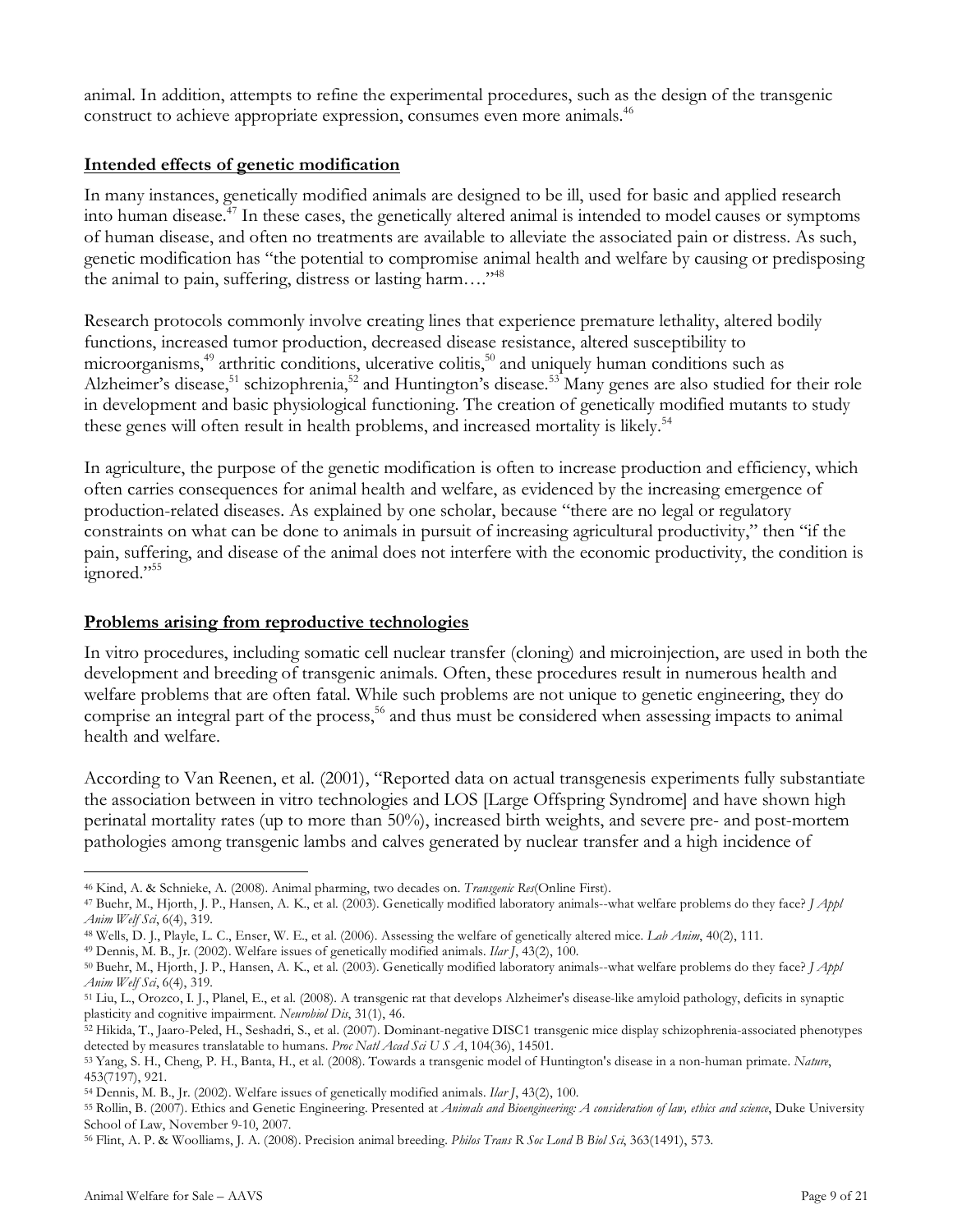congenital malformations, an increased birth weight, and a high perinatal mortality rate among calves originating from in vitro-produced embryos subjected to microinjection."57

In particular, gene transfer through cloning has emerged as a preferred method for generating and propagating transgenic farm animals. The vast majority of the time (80-99%), however, the procedure fails, resulting in serious animal health problems that raise significant concerns for animal welfare.<sup>58,59</sup>

Despite more than a decade of research, cloning efficiency has not improved significantly,<sup>60</sup> and cloning, like genetic modification, is considered "time consuming and unpredictable."61 The inefficiency and animal welfare concerns associated with cloning "makes the technology commercially less valuable and socially hardly acceptable."<sup>62</sup>

#### **Summary**

According to Flint and Woolliams (2008), "What is clear is that the difficulties of ensuring the necessary integration of the transgene into the genome…has been a challenge of questionable cost-benefit."63 The methods used to develop and produce genetically modified animals are generally recognized to be inefficient, unpredictable, labor-intensive, time-consuming, and expensive, requiring hundreds to thousands of animals to produce a line of transgenic animals.<sup>64,65</sup> There is growing awareness that the unintended consequences of the genetic manipulations, the genetic modifications themselves, and the shear number of animals wasted raise serious concerns for animal health and welfare that need to be appropriately addressed.<sup>66</sup>

 $\overline{a}$ <sup>57</sup> Van Reenen, C. G., Meuwissen, T. H., Hopster, H., et al. (2001). Transgenesis may affect farm animal welfare: a case for systematic risk assessment. *J Anim Sci*, 79(7), 1763.

<sup>58</sup> Dinnyes, A., Tian, X. C., & Yang, X. (2008). Epigenetic regulation of foetal development in nuclear transfer animal models. *Reprod Domest Anim*, 43 Suppl 2, 302.

<sup>&</sup>lt;sup>59</sup> Mak, N. (2008). The American Anti-Vivisection Society's Concerns About Cloning Animals for Food: Animal welfare, ethics, and the USDA: American Anti-Vivisection Society.

<sup>60</sup> Galli, C. & Lazzari, G. (2008). The manipulation of gametes and embryos in farm animals. *Reprod Domest Anim*, 43 Suppl 2, 1.

<sup>61</sup> Flint, A. P. & Woolliams, J. A. (2008). Precision animal breeding. *Philos Trans R Soc Lond B Biol Sci*, 363(1491), 573.

<sup>62</sup> Dinnyes, A., Tian, X. C., & Yang, X. (2008). Epigenetic regulation of foetal development in nuclear transfer animal models. *Reprod Domest Anim*, 43 Suppl 2, 302.

<sup>63</sup> Flint, A. P. & Woolliams, J. A. (2008). Precision animal breeding. *Philos Trans R Soc Lond B Biol Sci*, 363(1491), 573.

<sup>64</sup> Dhup, S. & Majumdar, S. S. (2008). Transgenesis via permanent integration of genes in repopulating spermatogonial cells in vivo. *Nat Methods*, 5(7), 601.

<sup>65</sup> Houdebine, L. M. (2002). The methods to generate transgenic animals and to control transgene expression. *J Biotechnol*, 98(2-3), 145.

<sup>66</sup> National Research Council. (2002). *Animal Biotechnology: Science-Based Concerns*. Washington, DC: The National Academies Press.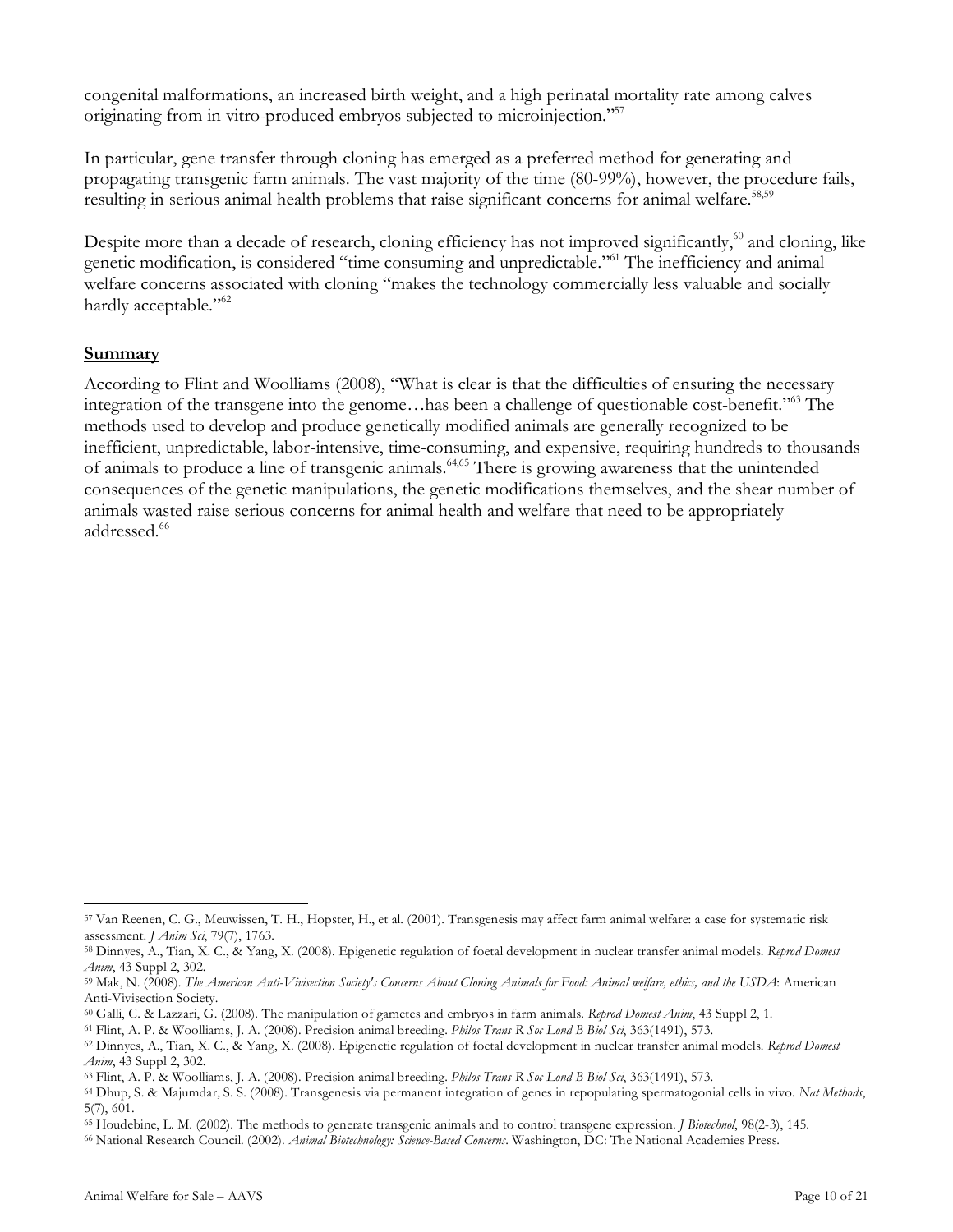# **Ethics**

Animals are not plants. Because animals are sentient, capable of feeling pain and suffering, humans have certain moral obligations and responsibilities for their humane treatment and care. Concerns about animal health and welfare raise certain moral and ethical questions about the genetic modification of animals, in addition to more deep-seated ethical questions about the technology itself. Indeed, polls by the Pew Initiative for Food and Biotechnology have repeatedly shown that moral, ethical, and religious concerns are a major source of opposition to genetically modifying animals. <sup>67,68,69</sup>

A fundamental ethical question is whether humans *should* be creating genetically engineered animals. This is particularly relevant given that a large number of animals are used and that animals suffer extensively as a result of the genetic modification process. Is it ever necessary to genetically modify animals? If alternative means are available, can genetic engineering be justified? Should there be restrictions regarding for what purposes a genetically modified animal can be developed? Should there be blanket prohibitions on certain uses of the technology, such as genetically modifying animals for pets or ornamental display (e.g., the GloFish)?

The patented and trademarked EnviroPig, $^{70}$  for example, has been genetically engineered to produce less phosphorous in its manure, thus making it more environmentally friendly. However, similar outcomes can be achieved through less drastic measures. Phosphorous content can be reduced, for example, by adding phytase supplement to pigs' feed instead, at a cost of only \$1.14 per pig. <sup>71</sup> In such a case, is it justifiable to subject animals to genetic engineering when reasonable alternatives are available?

Pigs have also been genetically modified to produce higher amounts of omega-3 fatty acids, which are thought to have beneficial health effects. However, it is unclear if omega-3 fatty acids in pork have the same health benefits as in fish or flax seeds, particularly when the other unhealthful qualities of pork are considered. In addition, there is already a naturally occurring pig breed–the Spanish Ibérico–that can make omega-3 fatty acids without genetic engineering, $^{72}$  and other researchers have shown that it is possible to introduce omega-3 fatty acids in the meat of pigs by feeding them a diet supplemented with flax seeds and vitamins. 73

As observed by noted bioethicist Autumn Fiester, "…the use of transgenic technology for this application represents the worst type of 'research waste': precious scientific resources of time, mental energy and money that could be used to tackle serious human and environmental threats are being devoted to a frivolous cause."74 Indeed, most people would agree with Fiester, that "there is something profoundly amiss in our stampede down the biotech path for every trivial application,"<sup>75</sup> and a majority of people view cloning and genetic modification of animals negatively.<sup>76,77</sup>

<sup>74</sup> Fiester, A. (2006). Why the omega-3 piggy should not go to market. *Nat Biotechnol*, 24(12), 1472.

 $\overline{a}$ <sup>67</sup> The Mellman Group/Public Opinion Strategies. (2004). *U.S. Consumer Opinion Divided: Overview of 2004 Findings*: Results of a survey and focus groups conducted for the Pew Initiative on Food and Biotechnology.

<sup>68</sup> The Mellman Group/Public Opinion Strategies. (2005). *Public Sentiment About Genetically Modified Food (2005)*: Results of a survey conducted for the Pew Initiative on Food and Biotechnology.

<sup>69</sup> The Mellman Group. (2006). *Public Sentiment About Genetically Modified Food (2006)*: Results of a survey conducted for the Pew Initiative on Food and Biotechnology.

<sup>70</sup> Golovan, S. P., Meidinger, R. G., Ajakaiye, A., et al. (2001). Pigs expressing salivary phytase produce low-phosphorus manure. *Nat Biotechnol*, 19(8), 741.

<sup>71</sup> *Guelph Transgenic Pig Research Program*. Retrieved August, 2008, from http://www.uoguelph.ca/enviropig/

<sup>72</sup> Kolata, G. (2006). Cloning May Lead to Healthy Pork. *New York Times*, March 27, 2006.

<sup>73</sup> Hisey, P. (2006). Omega-3 Pork Not New in Canada. *MeatingPlace.com*, March 30, 2006.

<sup>75</sup> Ibid.

<sup>76</sup> The Pew Initiative on Food and Biotechnology. (2005). Exploring the Moral and Ethical Aspects of Genetically Engineered Animals: Summary of a Multi Stakeholder Workshop, Rockville, MD, January 24-26, 2005.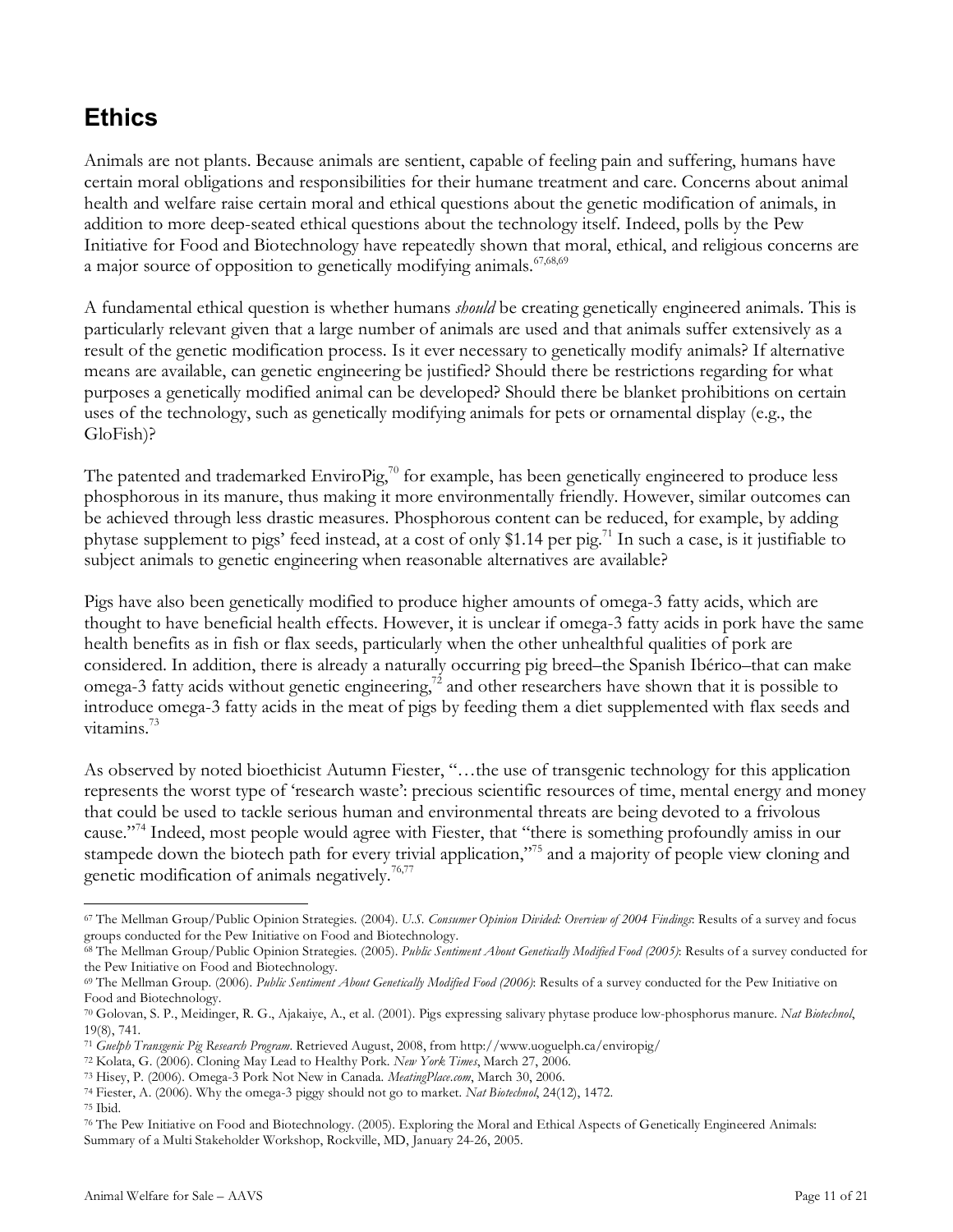Another example involves cows who are being genetically modified to be resistant to mastitis, a painful infection of the udder,<sup>78</sup> or to be resistant to bovine spongiform encephalopathy (BSE, or mad cow disease). <sup>79</sup> While such projects are purported as benefiting animal welfare, in truth numerous animals suffered to create these genetically engineered strains resistant to diseases that are not naturally a significant problem but rather are considered "production diseases" – a by-product of the intensive factory farming production methods used on many farms today. Mastitis occurs because cows are pushed to produce excessive quantities of milk, having been bred to produce three times more milk than normal, and could be effectively controlled using preventative measures such as good hygiene and good milking practices.<sup>80</sup> BSE occurs because industrial farms try to cut costs by feeding cows, who are normally herbivorous, slaughterhouse waste from other cows, chickens, and goats. Simple changes to production practices, which would reduce cruelty on the farm, would also spare countless lives from the suffering caused by the genetic modification process.

The NRC report on animal biotechnology further states that, "While reducing disease clearly is beneficial, if this also permits animals to be confined more closely, and thus decreases the opportunity for them to perform their normal behaviors, then the net effect on welfare could be negative."<sup>81</sup>

These examples demonstrate that, though there are many applications of genetically modified animals that are claimed to offer benefits of some kind, the ethical justification for these applications, given the costs to animal health and welfare, needs to be more closely examined.

Questions about acceptability apply equally to research using genetically modified animals and to commercialization of genetically modified animals. While the merits and usefulness of a particular "product" are often decided in the marketplace, there are real consequences to animal welfare for each genetically modified animal application allowed to go to market.

In addition, there is concern that genetic engineering substantially increases the commodification of animals, promoting the treatment of animals as mere objects for human use and benefit and disregarding their sentience.<sup>82,83,84</sup> Genetic engineering raises questions about the relationship between humans and animals and the place that animals have in our society, now and in the future. How much human manipulation of animals, and for what purposes, is acceptable?

Public opinion polls<sup>85,86</sup> show that genetic modification applications involving animals generate farm more disapproval than applications involving plants. Within animal applications, non-scientific uses, such as for food production, elicit more objections than medical uses. The greatest disapproval is for xenotransplantation.

 $\overline{a}$ <sup>77</sup> The Mellman Group. (2006). *Public Sentiment About Genetically Modified Food (2006)*: Results of a survey conducted for the Pew Initiative on Food and Biotechnology.

<sup>78</sup> Wall, R. J., Powell, A. M., Paape, M. J., et al. (2005). Genetically enhanced cows resist intramammary Staphylococcus aureus infection. *Nat Biotechnol*, 23(4), 445.

<sup>79</sup> Richt, J. A., Kasinathan, P., Hamir, A. N., et al. (2007). Production of cattle lacking prion protein. *Nat Biotechnol*, 25(1), 132.

<sup>80</sup> Khamsi, R. (2005). Transgenic Cows Have Udder Success. *Nature News*, April 3, 2005.

<sup>81</sup> National Research Council. (2002). *Animal Biotechnology: Science-Based Concerns*. Washington, DC: The National Academies Press.

<sup>82</sup> de Vries, R. (2006). Ethical concepts regarding the genetic engineering of laboratory animals: A confrontation with moral beliefs from the practice of biomedical research. *Med Health Care Philos*, 9(2), 211.

<sup>83</sup> Rutovitz, J. & Mayer, S. (2002). *Genetically Modified and Cloned Animals. All in a Good Cause?* Derbyshire: GeneWatch UK.

<sup>84</sup> Kaiser, M. (2005). Assessing ethics and animal welfare in animal biotechnology for farm production. *Rev Sci Tech*, 24(1), 75.

<sup>85</sup> Einsiedel, E. F. (2005). Public perceptions of transgenic animals. *Rev Sci Tech*, 24(1), 149.

<sup>86</sup> The Mellman Group/Public Opinion Strategies. (2004). *U.S. Consumer Opinion Divided: Overview of 2004 Findings*: Results of a survey and focus groups conducted for the Pew Initiative on Food and Biotechnology.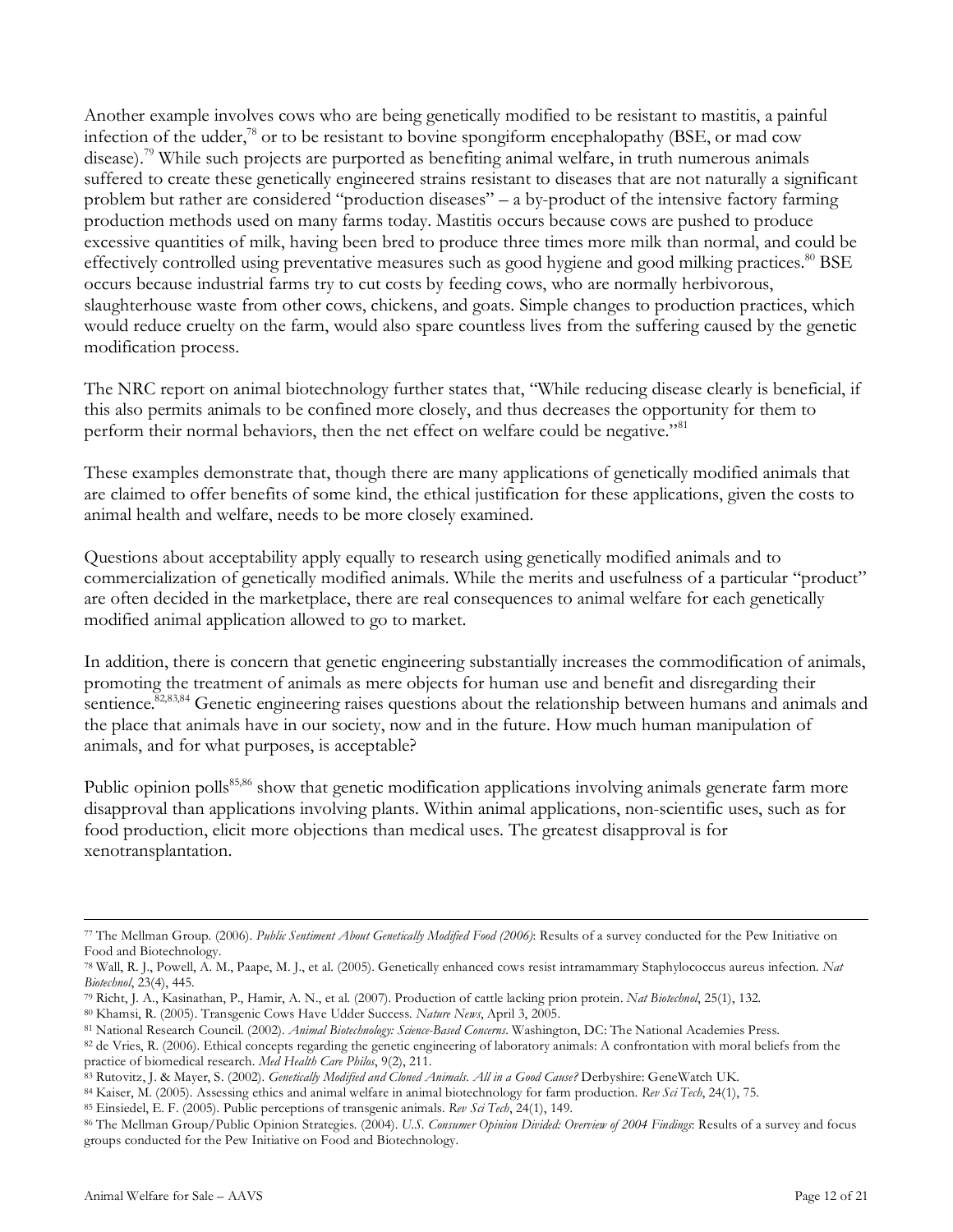In addition to concern for animal welfare, underlying these ethical questions is also a concern that genetic engineering is "not natural" or is "playing God." Genetic engineering takes human interference with animal reproduction to a new level, making it possible to intentionally cross species and kingdom boundaries with little knowledge or control of the consequences. Many people also view genetic engineering as "violating the integrity" of an animal.<sup>87,88</sup>

The likelihood that genetically modified animals would be patented raises additional concerns about the commodification of animals. In this case, animals are treated literally as "machines," "manufactures," or "compositions of matter." Indeed, 68% of people think it is unethical for governments to issue patents on animals as if they were human inventions. <sup>89</sup> Animal patenting also raises socioeconomic concerns, given the potential for large agribusinesses to concentrate and monopolize resources and technologies, transferring animal ownership to the hands of just a few. $^{90}$ 

There are several other ethical concerns related to genetic engineering that are distinct from animal welfare issues. Many people are worried that genetic engineering in animals will lead to genetic engineering in humans since much of the science overlaps.<sup>91</sup> Others worry that genetic engineering technology can be coopted for malicious purposes, such as bioterrorism, or could harm the environment.<sup>92</sup> A major concern for people is whether or not products from genetically modified animals would be labeled as such.<sup>93,94</sup>

Public acceptability of genetically modifying animals is not determined by assessments of risk and safety alone.<sup>95,96,97</sup> These moral and ethical issues are also weighed by the public when considering the consequences of genetic modification, and a formal ethical review process is needed to ensure their adequate deliberation during regulatory decision-making.

<sup>87</sup> Kaiser, M. (2005). Assessing ethics and animal welfare in animal biotechnology for farm production. *Rev Sci Tech*, 24(1), 75.

<sup>88</sup> The Pew Initiative on Food and Biotechnology. (2005). Exploring the Moral and Ethical Aspects of Genetically Engineered Animals: Summary of a Multi Stakeholder Workshop, Rockville, MD, January 24-26, 2005.

<sup>89</sup> Opinion Reseach Corporation. (2004). *Animal Patents: Summary of survey findings*: Prepared for the American Anti-Vivisection Society.

<sup>90</sup> Rollin, B. (2007). Ethics and Genetic Engineering. Presented at *Animals and Bioengineering: A consideration of law, ethics and science*, Duke University School of Law, November 9-10, 2007.

<sup>91</sup> The Pew Initiative on Food and Biotechnology. (2005). Exploring the Moral and Ethical Aspects of Genetically Engineered Animals: Summary of a Multi Stakeholder Workshop, Rockville, MD, January 24-26, 2005.

<sup>92</sup> Rollin, B. (2007). Ethics and Genetic Engineering. Presented at *Animals and Bioengineering: A consideration of law, ethics and science*, Duke University School of Law, November 9-10, 2007.

<sup>93</sup> Kaiser, M. (2005). Assessing ethics and animal welfare in animal biotechnology for farm production. *Rev Sci Tech*, 24(1), 75.

<sup>94</sup> Riley, M. F. (2007). Ethics and Law in Animal Biotechnology. Presented at *Animals and Bioengineering: A consideration of law, ethics and science*, Duke University School of Law.

<sup>95</sup> Einsiedel, E. F. (2005). Public perceptions of transgenic animals. *Rev Sci Tech*, 24(1), 149.

<sup>96</sup> Rollin, B. (2007). Ethics and Genetic Engineering. Presented at *Animals and Bioengineering: A consideration of law, ethics and science*, Duke University School of Law, November 9-10, 2007.

<sup>97</sup> The Mellman Group. (2006). *Public Sentiment About Genetically Modified Food (2006)*: Results of a survey conducted for the Pew Initiative on Food and Biotechnology.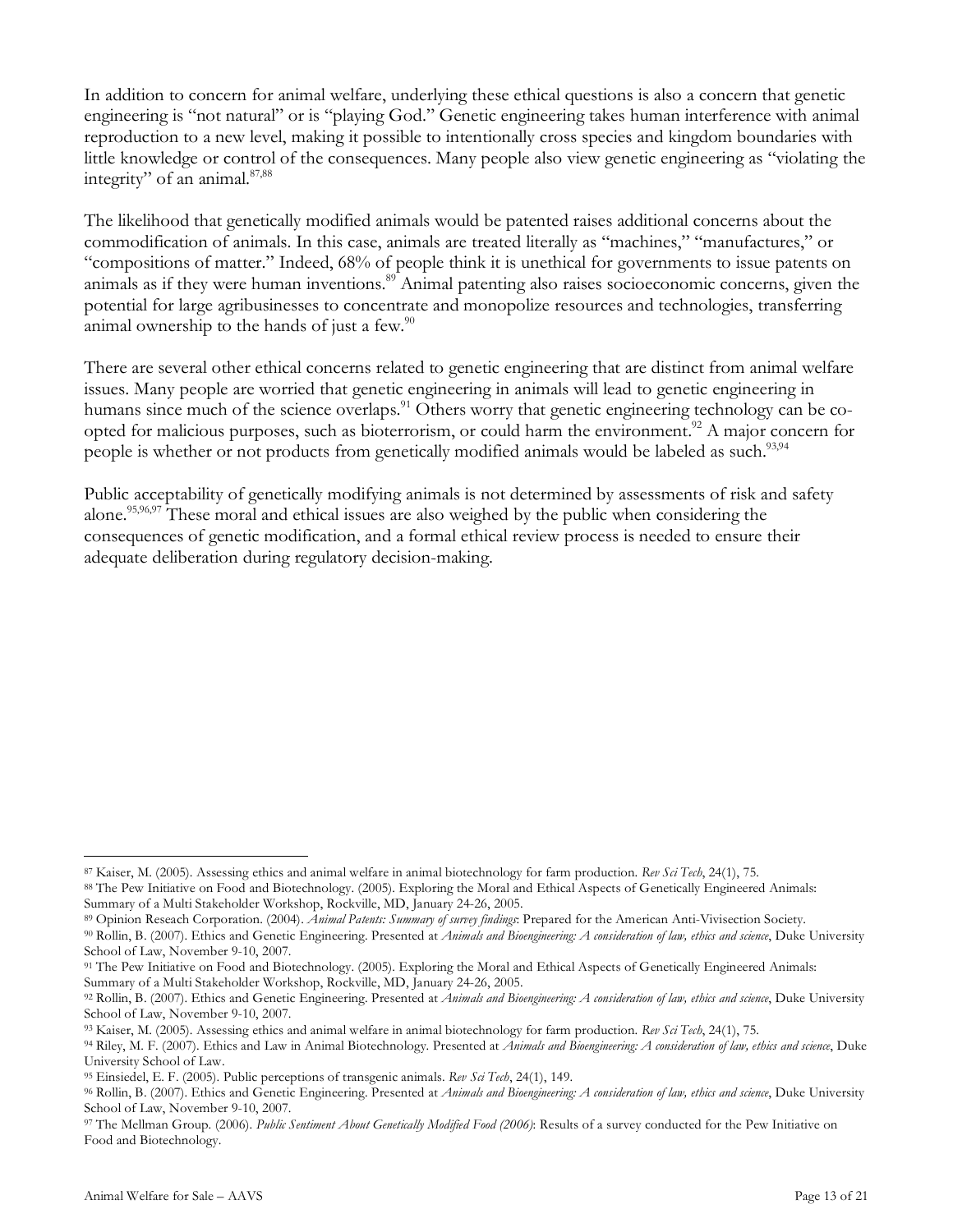# **FDA Oversight Problems**

Given that genetic engineering raises strong concern and opposition from the public and is a very complex issue with far-reaching consequences, it is critical that we have a rigorous and robust system in place to address these risks and concerns. The FDA's draft guidance on GE animals, which provides recommendations for how industry can comply with the requirements of the New Animal Drug Application (NADA) process to gain approval to market a GE animal or products from a GE animal, begins to address some of the issues, but does not address them all. As argued by the editorial board of the highly-respected *Nature* magazine, "More light on the process than the FDA's proposal allows is needed to build public trust and to ensure that all necessary steps are taken to avoid adverse events. The current law cannot do this. Congress should step in and produce one that does."<sup>98</sup>

**Ethics.** The FDA draft guidance on GE animals does not address ethical issues at all. This is somewhat understandable given that the FDA does not have authority to regulate based on ethical considerations. However, it is not acceptable that GE animals could be allowed on the market, based upon an approval granted by the FDA, without there having been broad and extensive public discussions about the ethical implications of genetically engineering animals. Other agencies and commissions need to be involved in the decision-making process to facilitate these discussions, and the FDA should not be the only barrier keeping GE animals off the market. An interagency or Presidential advisory committee should be established to address the ethical concerns with genetic engineering.

**Enforcement discretion.** *All* animals who end up involved in genetic engineering experiments must be covered under whatever regulatory system is established. According to the FDA's draft guidance, however, the agency intends to exercise its enforcement discretion to exempt the vast majority of animals from the NADA requirements.

In particular, the FDA mentions that it will likely exercise enforcement discretion for "GE animals of nonfood species that are raised and used in contained and controlled conditions (e.g., FDA would not require an INAD or NADA for GE laboratory animals used in research institutions)."<sup>99</sup>

The basis for the FDA's determination to exercise enforcement discretion is unclear. The FDA seems to be considering those animals who are less likely to pose food safety or environmental risks. However, a primary aim of the NADA provisions is to evaluate the safety of the drug for the target animal. On that basis, all attempts at genetic engineering should be subjected to review.

Furthermore, it is unclear what information the FDA would require to determine if it would exercise enforcement discretion. What would need to be demonstrated, and how, before such a determination could be made? Laboratories, for example, do not always achieve 100 percent containment, so what amount of potential for accidental release is the FDA willing to tolerate? What if there is a GE animal who could pose significant risks to humans, other animals, or the environment if it accidentally escapes?

The FDA says that it can choose to reinstate its enforcement authority at any time if conditions change or concerns arise, but how will the agency be made aware of such changes? What would be the criteria for reinstating its enforcement authority? Would it be too late to mitigate risks if the FDA was exercising enforcement discretion but concerns did arise that triggered regulatory action?

<sup>&</sup>lt;sup>98</sup> Animals aren't drugs. (2008). Nature, 456(7218), 2.<br><sup>99</sup> Food and Drug Administration (2008). *Guidance for Industry: Regulation of genetically engineered animals containing heritable rDNA constructs; Draft Guidance*, p. 6. Docket No. FDA-2008-D-0394.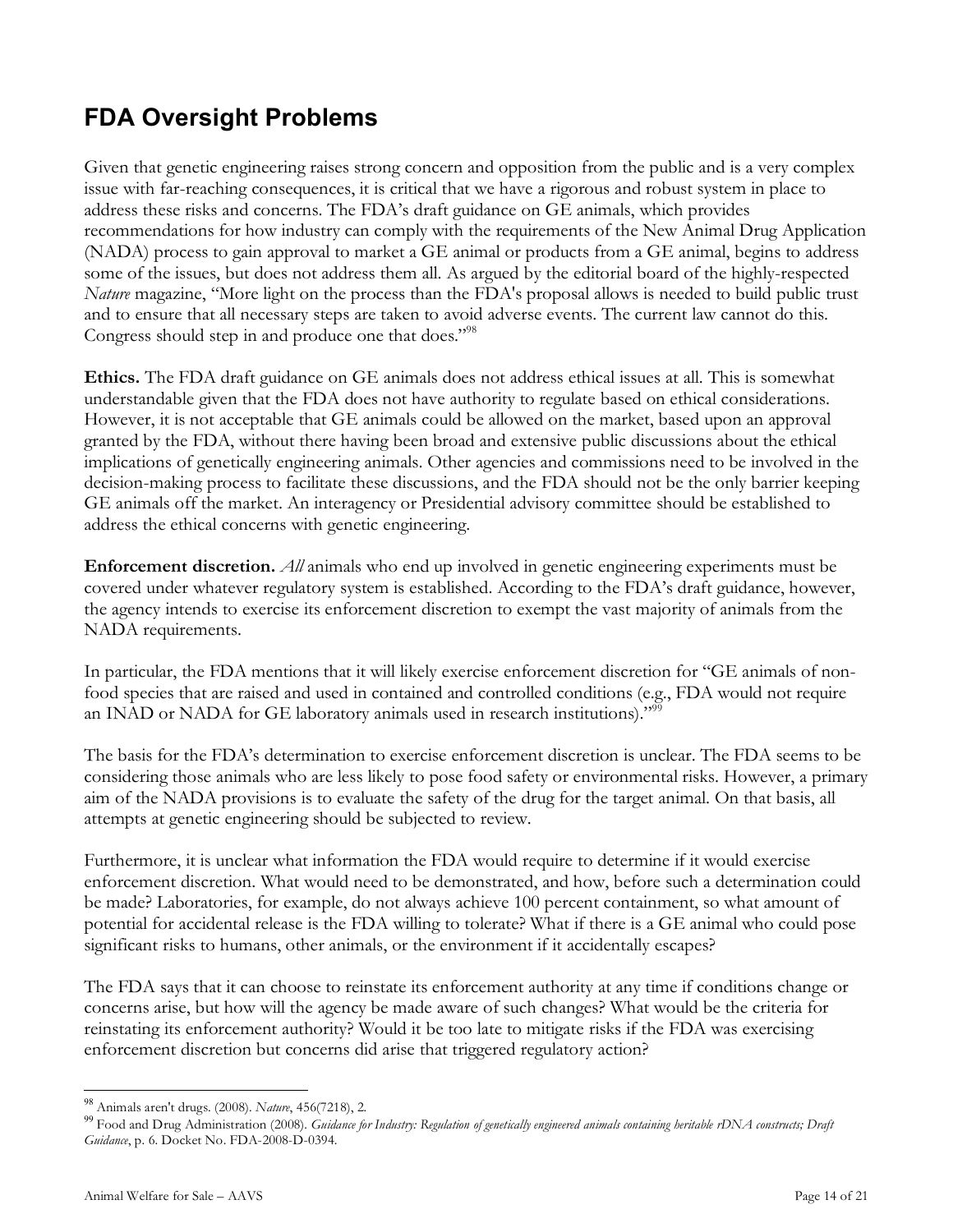Given the potential for serious and profound risks to the environment, animals, and/or people if activities involving a GE animal are not properly evaluated and regulated, it is irresponsible for the FDA to some GE animals to escape regulatory review under the new animal drug provisions.

**Extent of FDA authority.** Even for those GE animals who do end up being regulated by the FDA, the FDA's authority to address the concerns raised by genetic engineering is limited. The FDA has chosen to issue guidance only, which is non-binding. It is even unclear whether the FDA's determination that an rDNA construct falls under the definition of new animal drug is merely guidance or carries the weight of a more official decision.

It is further unclear at what point in the development of a GE animal an INAD file would need to be opened or a NADA would need to be filed and how risks would be regulated pre-filing. In addition, the FDA can assess animal health risks and it can prepare an environmental assessment, but it is unclear how the agency can make any regulatory determinations based on its findings. The FDA guidance does not state that the FDA has the authority to withhold approval of a GE animal based on animal welfare or environmental concerns.

**Animal health and welfare.** Animal welfare is not taken into consideration at all by the FDA, which restricts its assessments of new animal drugs to animal health safety, human health safety, and drug effectiveness.<sup>100</sup> Furthermore, as discussed above, it is hard to see how animal health would be protected, not just assessed, under the new animal drug provisions if the FDA cannot or will not withhold regulatory approval based on animal health or welfare concerns. Recent history has shown that the FDA will grant approval even when animal suffering is increased.

In the case of rBST (recombinant bovine somatotropin, also known as rbGH, or recombinant bovine growth hormone), an artificial hormone injected into dairy cows to increase milk production, the drug was approved even though it was associated with an increased incidence of mastitis, a painful infection of the udder, and lameness.<sup>101,102</sup> The FDA also chose not to regulate animal cloning, even though more than 95 percent of cloning attempts fail and cloned animals, as well as their surrogate mothers, are at greatly increased risk of early death, suffering from physiological abnormalities and physical defects seen only rarely otherwise.

In addition, as also discussed above, the FDA is proposing to exempt the majority of GE animals from regulatory oversight. Most of these animals, including mice, rats, and birds bred for use in research, fish, and some farm animals, are not afforded protection under the Animal Welfare Act, either.

For those GE animal applications the FDA does choose to regulate, however, the draft guidance does provide for some evaluation of risks to animal health. The FDA rightly proposes that animals derived from separate transformation events be considered to contain separate new animal drugs and require separate NADAs. Each transformation event has the potential to present a unique set of risks based on where and how the rDNA construct is inserted into the animal's genome, and it makes sense to consider those risks separately.

However, the FDA is proposing to only evaluate the health of those animals who are ready or almost ready to be commercialized. Hundreds to thousands of animals are used to create each progenitor GE animal, the animal from which the GE animals to enter commerce are derived. The health risks experienced by these

 <sup>100</sup> <sup>21</sup> C.F.R. §514.1(b)(8)(iv).

<sup>101</sup> FDA. (1993). Freedom of Information Summary (FOI): POSILAC (sterile sometribove zinc suspension) New Animal Drug Application 140-872. <sup>102</sup> FDA. (2008). *Animal Cloning: A Risk Assessment.*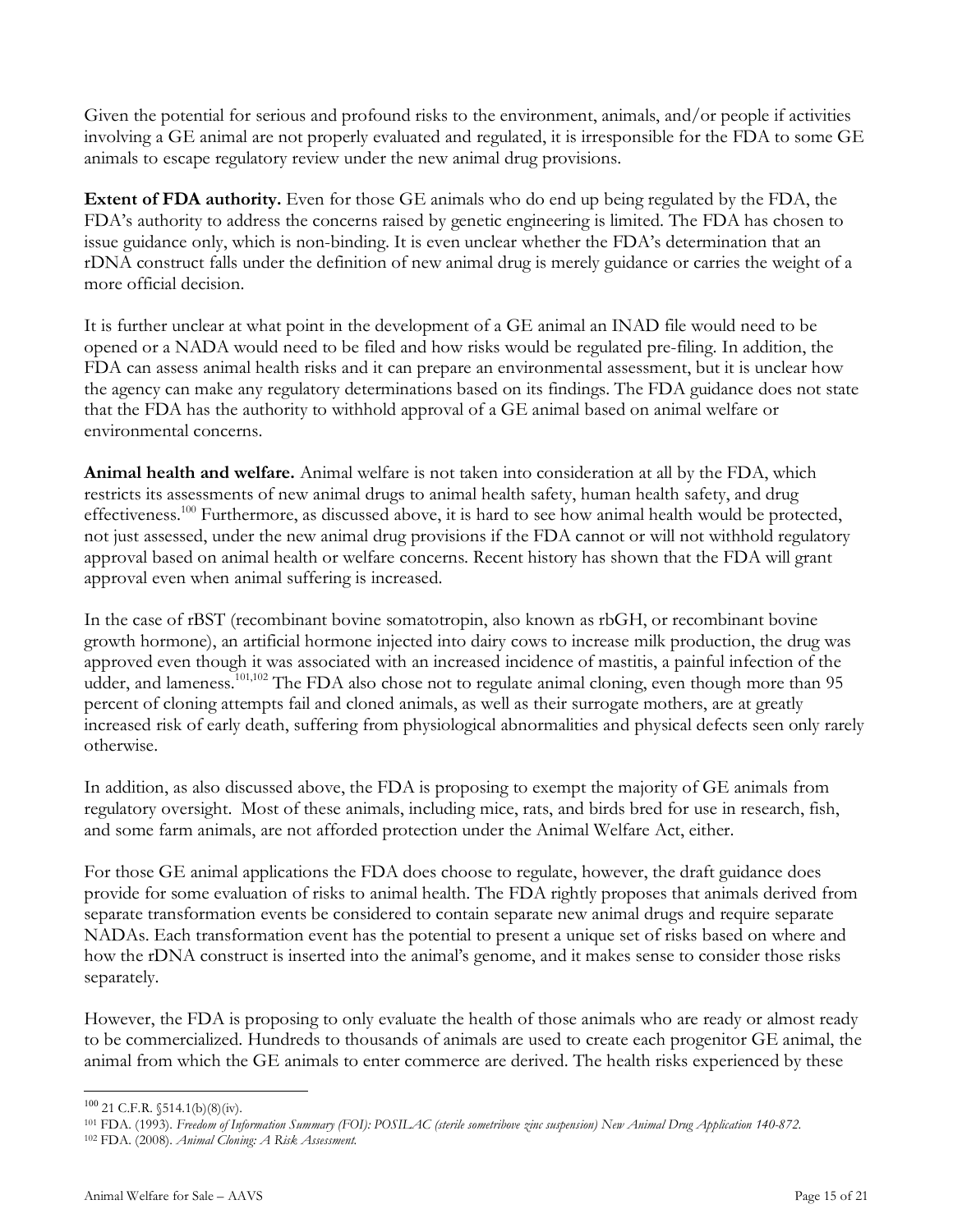animals involved in the research and development phases are not assessed according to the FDA's guidance and would not bear on the FDA's evaluation of drug safety. Furthermore, it is not clear that animals covered under an INAD file would be protected against any of these risks. The FDA has provided guidance for shipping, labeling, disposition, investigational food use, and environmental considerations, and these do not provide for minimizing risks to animal health or welfare. Even if there were protections, it is not clear when an INAD file must be opened, meaning it is possible that FDA oversight would not take effect until late in the process.

**Transparency.** A significant difficulty with regulating GE animals under the new animal drug rubric is that the NADA process is confidential, meaning the public would not know about a GE animal until after it had been approved for commercial sale and would not have any opportunity to weigh in on the FDA's assessment and decision-making process. This requires the public to have a lot of faith in the FDA's ability to "get it right," but this is an untenable position, particularly given several recent controversies over recalled drugs and contaminated foods.

The public, including stakeholders in the food industry, deserves to know about GE animal applications prior to approval so that they can make informed decisions as to how they want to respond. In addition, members of the public may have valuable insight or perspectives to share that would affect the FDA's assessment of animal health, human health, and environmental risks. In the case of the GE salmon who had been engineered to grow faster than normal, it was members of the public, key stakeholders, who brought to the FDA's attention the fact that the agency should consult with the EPA, FWS, and NOAA Fisheries about serious potential environmental concerns.

To promote public confidence and ensure that all risks are addressed as fully as possible, all aspects of the INAD file and the NADA process must be open to the public, and no approval should be granted for allowing a GE animal to go to market without public participation. The public should know when an INAD has been filed and when exemptions under the INAD process have been granted to allow GE animals into the food supply or the environment, and the public should be able to comment before exemptions, decisions to exercise enforcement discretion, or NADA approvals are granted. The public should also be able to comment on environmental assessments (EA) and environmental impact statements, as well as decisions to provide categorical exclusion from EA requirements.

The FDA has made a verbal commitment to having a public hearing before the first GE animal application, or the first few applications, are approved. However, this commitment needs to be specified in writing, in a format that is binding so that the FDA can be held accountable for having these hearings (i.e., not as guidance). In addition, these hearings should be extended to all applications, not just the first few, and the FDA should describe in detail how these hearings will work (what forum will be provided, how input from the public will factor into the FDA's decision-making process, etc.).

**Labeling.** It is unacceptable that the FDA would not require that all products from GE animals be labeled as such. According to a 2008 Consumers Union survey, more than 60 percent of Americans would not buy food products from GE animals, and nearly all Americans (95 percent) want products from GE animals to be labeled.<sup>103</sup> Consumers have the right to be informed and to choose what they wish to purchase, particularly given the strong sentiments and high levels of concern that genetic engineering of animals elicits.

**Level of specificity.** It is difficult to comment fully on the adequacy of the FDA's proposal to regulate GE animals given that a large amount of the FDA's policy will apparently be determined in conversations with developers, is pending future guidance, or is otherwise described in a non-specific manner.

 <sup>103</sup> Consumer Reports National Research Center (2008). *Food-Labeling Poll 2008.* Retrieved November, 2008, from http://www.greenerchoices.org/pdf/foodpoll2008.pdf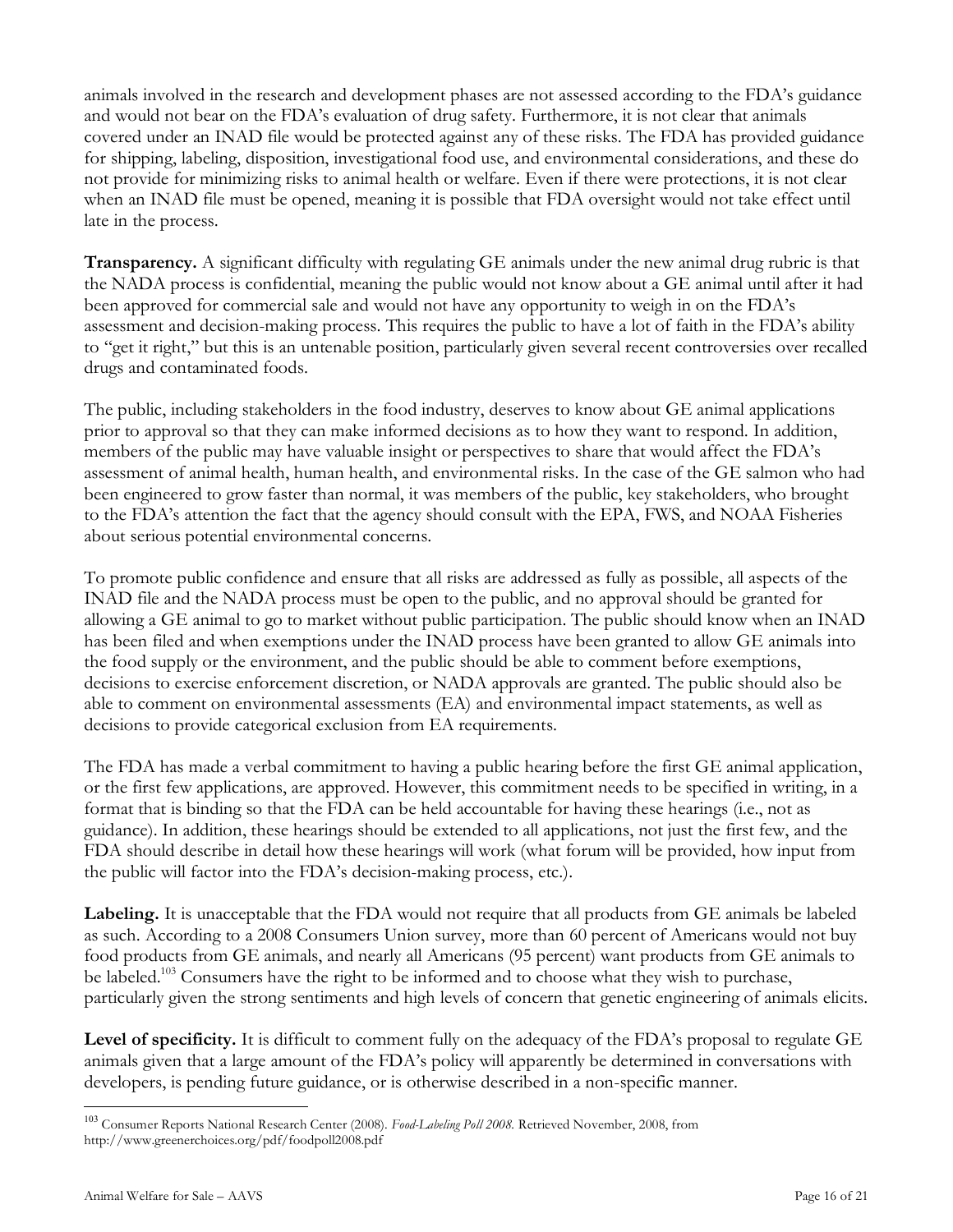For example, the FDA frequently advises developers to consult with the agency to figure out what their responsibilities will be. There is no way to know what the FDA will decide during such conversations or if the FDA's requirements will be sufficient, and there is no way to hold the FDA or the developers accountable.

In addition, at several points the FDA indicates that it may issue additional guidance in the future to explain how certain requirements might be met. It is impossible, therefore, to determine if the FDA's approach will be comprehensive or adequate enough to protect against the relevant risks.

The FDA's plans for working with other agencies to address various concerns raised by genetically engineering animals are also similarly vague. How will agencies be informed of the existence of new GE animals? How will the FDA determine if a consultation with another agency is necessary, and how will any consultations affect the FDA's decision-making process? Will FDA approval be contingent upon these consultations in some way? Without these details, it is impossible to have confidence in the FDA's approach.

As discussed above, the case of the GE salmon highlights that the FDA may not always initiate the consultations it should. Animal cloning also highlights how a consultation process without any formal parameters can create messy, difficult outcomes. In that case, the FDA was intent on allowing cloned animals on the market, but the USDA was concerned about consumer acceptance and market impacts. The FDA went ahead with the approval, and confusion resulted when the USDA requested that producers voluntarily keep some cloned animals off the market anyway.

It seems clear that the FDA does not know enough yet to specify more fully the details of its regulatory scheme for GE animals. The FDA should have engaged in greater dialogue and discussion with the public and stakeholders before issuing this guidance, but instead rushed to release this guidance without an appropriate amount of detail to elicit confidence that the agency can adequately address the risks associated with genetically engineering animals.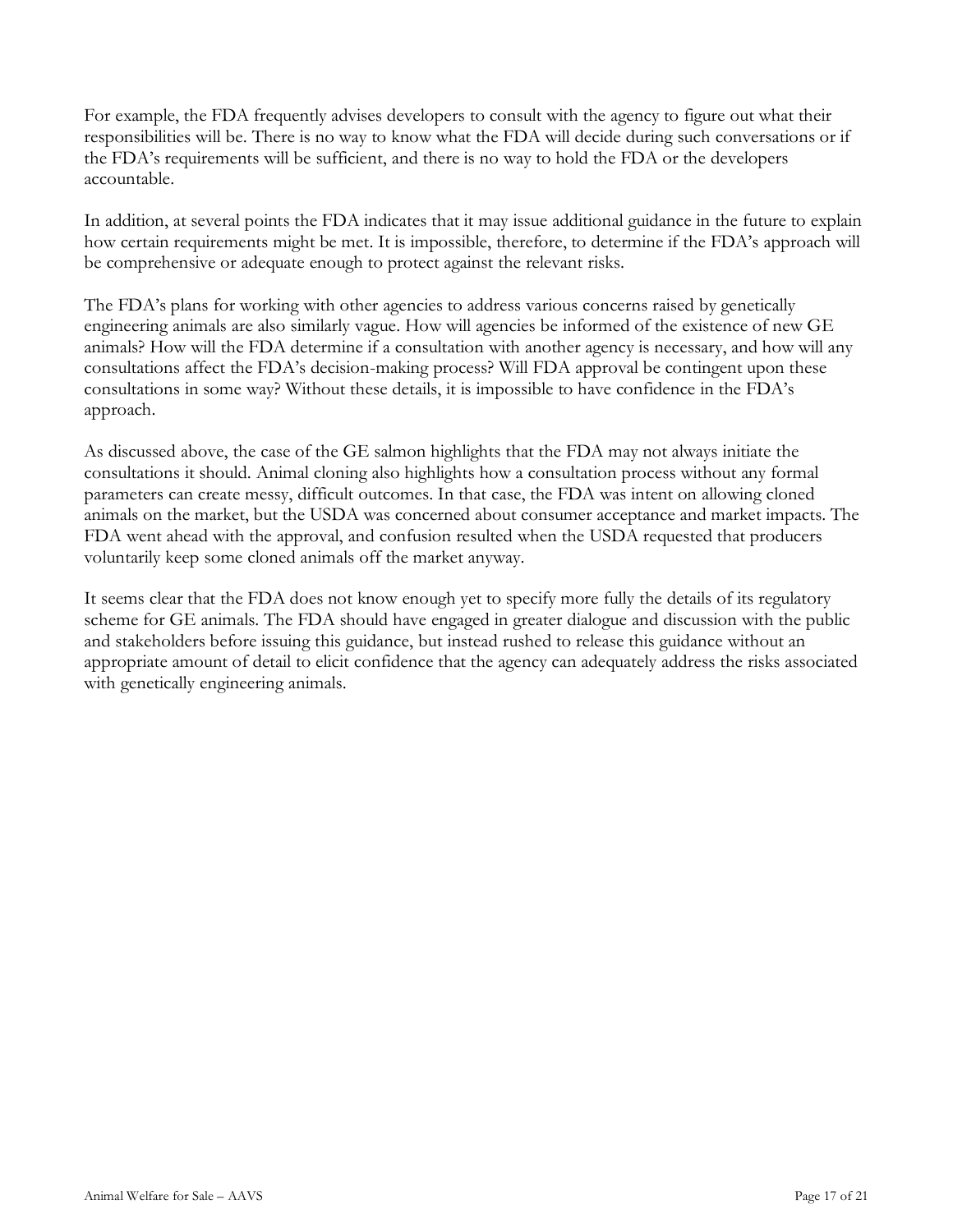# **Recommendations for the FDA and USDA**

Genetic modification of animals raises pressing animal welfare and ethical concerns. We have a moral obligation to protect animal welfare, even if there is no consequence to human health or safety,<sup>104</sup> and it is unlikely that much public acceptance of the technology will be possible without thoroughly addressing these concerns. "Indeed, a precautionary approach to the welfare issue in animal biotechnology would seem to be justified if not implied by humanity's assumed ethical responsibility for the stewardship of production animals,"<sup>105</sup> a sentiment which applies equally as well to all animals.

As a starting point, there needs to be a moratorium on the development and approval of GE animals until a national dialogue and broad ethical review is conducted to answer whether, given the animal suffering involved and other potential consequences, it is ever acceptable to create genetically modified animals and whether there are general classes of applications that should be prohibited. Early ethical review is essential to prevent wastage of animal life, as well as to provide companies with early guidance before investing large quantities of resources into developing a "product." *AAVS recommends that an independent ethics advisory* commission be established for this purpose, at the agency or executive branch level, allowing for ample public participation and *transparency.*

AAVS believes that animals should not be genetically modified. However, if after an independent ethics advisory committee review, the use of genetically modified animals is allowed to occur, at the very least boundaries should be established and a framework developed for the evaluation of genetic modification applications. The research and development phase, as well as the commercialization phase, must be covered, and animal welfare and ethics must be explicitly considered along with questions of human and environmental safety.

Straughan (2000) discusses an example of such a review, undertaken in the UK:

In 1995…the Banner Committee in the UK produced a report for Government Ministers on the ethical implications of emerging technologies in the breeding of farm animals, which recognised that genetic modification might result in welfare problems, some of which might not be immediately apparent. This Committee produced three general principles for future practice:

- i. Harms of a certain degree and kind ought under no circumstances to be inflicted on an animal.
- ii. Any harm to an animal, even if not absolutely impermissible, nonetheless requires justification and must be outweighed by the good which is realistically sought in so treating it.
- iii. Any harm which is not absolutely prohibited by the first principle, and is considered justified in the light of the second, ought, however, to be minimized as far as is reasonably possible."106

In the U.S., many people incorrectly assume that the Animal Welfare Act (AWA) is sufficient to ensure that animal welfare is protected during research. However, the vast majority of animals used in research, particularly those used in genetic engineering experiments – mice and rats bred for use in research, fish, and farm animals used for agricultural purposes – are not covered by the AWA. Thus, there is no requirement for an Institutional Animal Care and Use Committee (IACUC) to review protocols involving these animals. Furthermore, IACUC review is not required to include an ethical review. IACUCs must cover issues of redundancy and the provision of anesthesia and analgesia, but an IACUC is not required to review if the experiment is ethical or justified.

<sup>104</sup> The Animal Welfare Act, for example, is a manifestation of this obligation.

<sup>105</sup> Kaiser, M. (2005). Assessing ethics and animal welfare in animal biotechnology for farm production. *Rev Sci Tech*, 24(1), 75.

<sup>106</sup> Straughan, R. (2000). *Ethics, Morality and Biotechnology*: Biotechnology and Biological Sciences Research Council.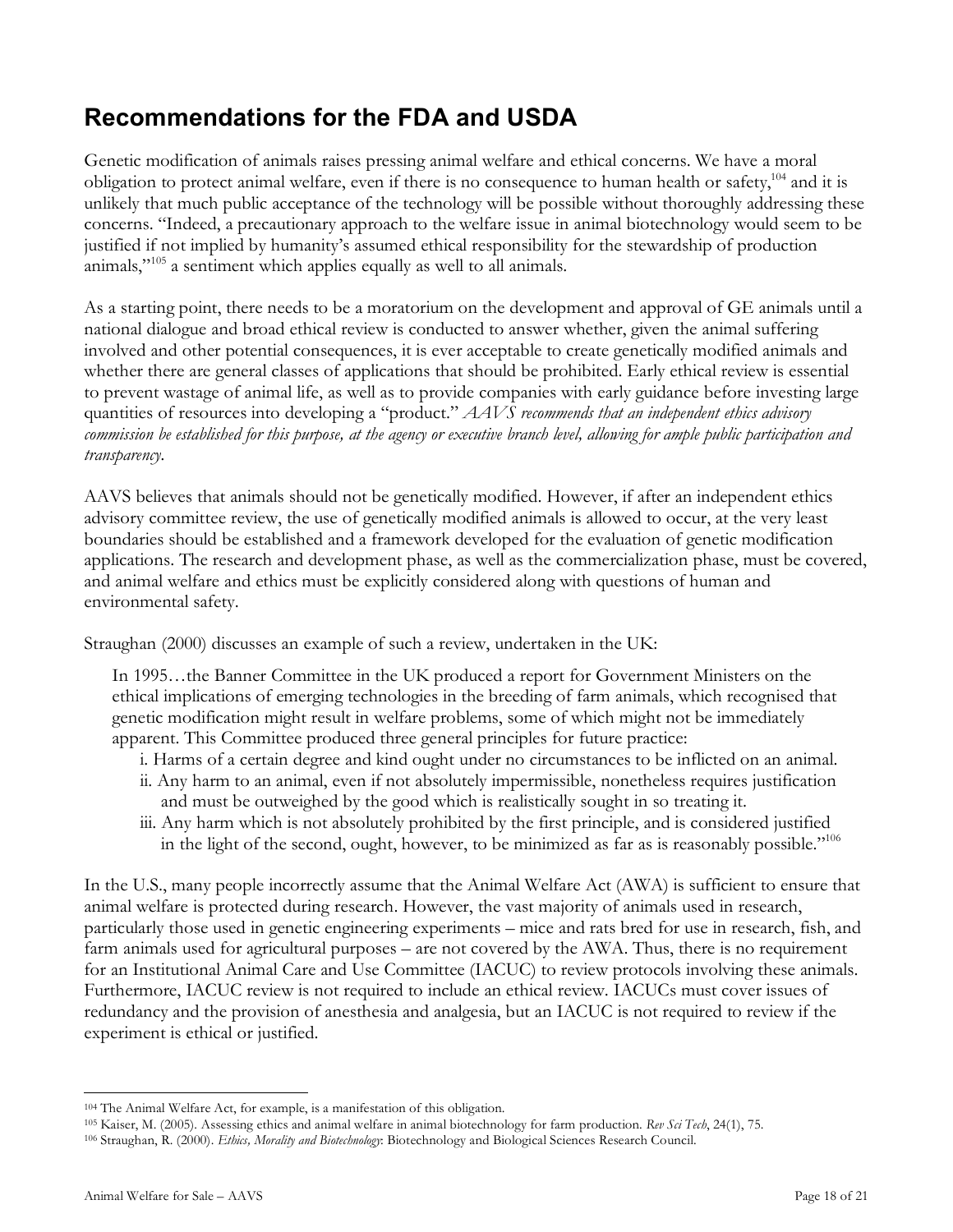*Therefore, AAVS recommends that the USDA actively seek legislation expanding the Animal Welfare Act (AWA) to cover* mice, rats, and birds bred for use in research, cold-blooded animals including fish, and farm animals used in biotechnology *experiments for any purpose.* The USDA should also increase the data it collects through the Annual Report to provide more detailed statistics and a more realistic view of the number and species of animals used in research each year and the purposes for which they are used.

In addition, the AWA should be expanded to require ethical review at the LACUC level of proposals to genetically modify *animals.* <sup>107</sup> Applications should be required to demonstrate that they pass a sufficiently high hurdle to justify the genetic modification of animals and that alternatives would not be adequate.

USDA APHIS has an obvious role in promulgating standards for research involving genetically modified animals. In addition to the case-by-case ethical review by IACUCs, it is also necessary to develop regulations for the special care required for genetically modified animals.<sup>108,109</sup> In particular, every effort must be made to anticipate, provide for, and reduce the likelihood of any potential adverse outcomes, and genetically modified animals should be adequately monitored so that unanticipated health and welfare problems can be identified and addressed in a timely and humane manner.

With regard to commercialization, the FDA has some authority to regulate at least some of the risks under the new animal drug rubric. However, *the NADA rubric is a poor fit for adequately addressing all the concerns raised by genetic engineering* (see above, "FDA Oversight"). Animal health, animal welfare, ethics, public participation and transparency, environmental safety, and labeling are among the key issues that remain problematic despite the FDA draft guidance.

The USDA may be able to plug some of the gaps in terms of protecting animal health and welfare with its existing authority. Given the USDA's obvious expertise in animal welfare, the agency should examine its authority to assess the animal welfare impacts associated with the commercial production of genetically modified animals in case the FDA chooses *not to.* Such an assessment should include consideration of the impacts of the genetic modification in the context of the end-user environment (as opposed to the research environment), as well as standards for animal care and monitoring provisions to reduce these impacts. The animal safety data gathered for a NADA may help identify areas of concern for the animal welfare assessment.

In addition, because concerns about animal welfare and ethics affect consumer confidence in the food supply, consumer purchasing decisions, and agricultural trade, the USDA should examine its responsibility to evaluate these concerns as part of its mission to make "it possible for the full production of American farms to be disposed of usefully, economically, profitably, and in an orderly manner."<sup>110</sup>

*AAVS recommends that an independent advisory committee, within USDA or interagency, be established to conduct evaluations of animal welfare and ethical concerns before commercial production is allowed.* The committee's deliberations should involve public participation and transparency and be open for public comment.

If, ultimately, commercial production of a genetically modified animal is permitted, the USDA should address and regulate the *animal welfare impacts associated with such commercial production.* If the USDA does not believe it has adequate legislative authority to do so, the agency should seek this authority from Congress.

<sup>107</sup> An ethics review should also be established at the National Institutes of Health as part of its grant-making process.

<sup>108</sup> Brown, M. J. & Murray, K. A. (2006). Phenotyping of genetically engineered mice: humane, ethical, environmental, and husbandry issues. *Ilar J*, 47(2), 118.

<sup>109</sup> National Research Council. (2003). Guidelines for the Care and Use of Mammals in Neuroscience and Behavioral Research. Washington, DC: The National Academies Press.

<sup>110</sup> 7 U.S.C. §1621.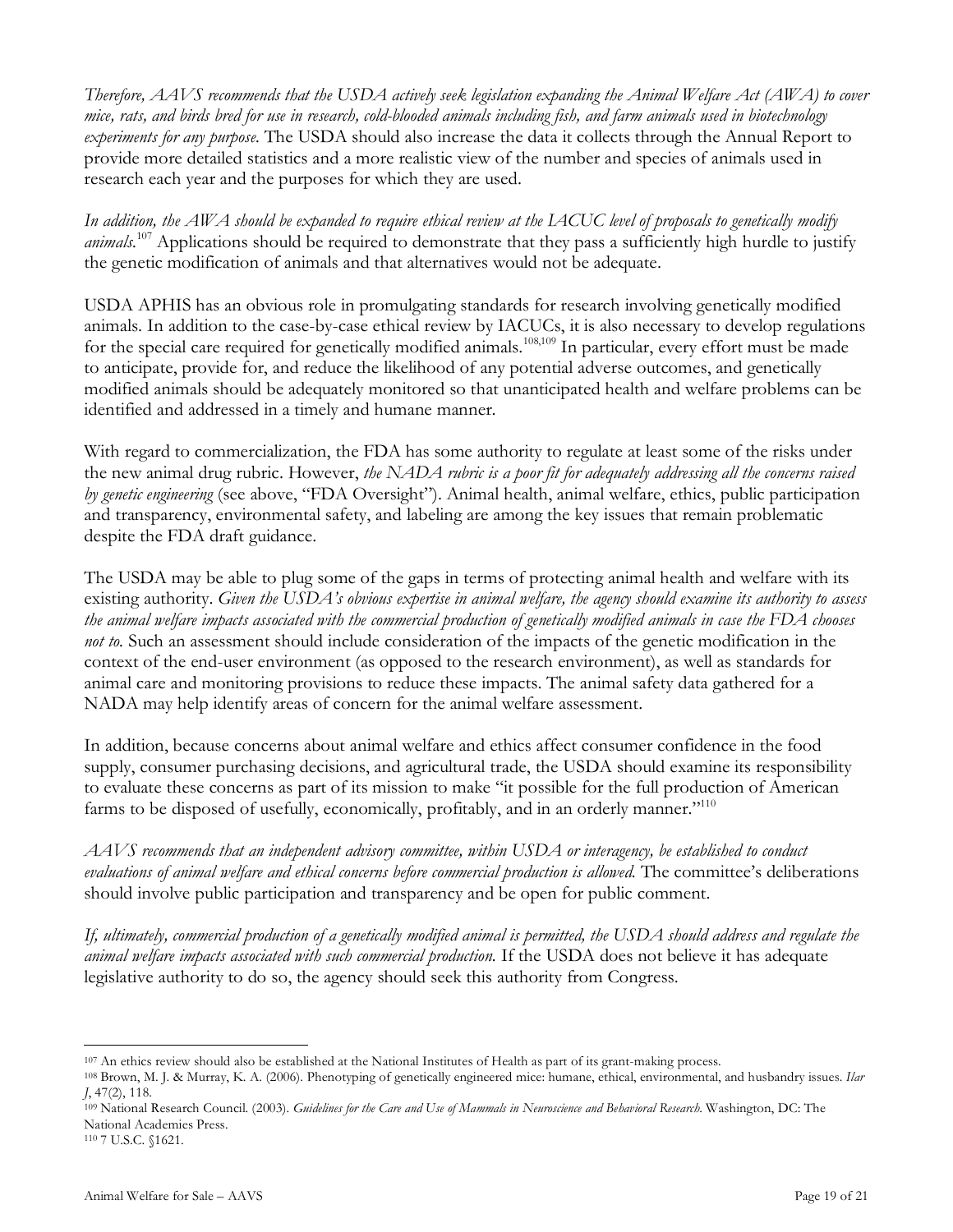While these steps will help address some concerns raised by genetically engineering animals, *AAVS believes* that the FDA and USDA lack sufficient authority to address all concerns and should seek federal legislation from Congress to *develop a comprehensive regulatory plan.*

Without a unifying piece of federal legislation, oversight of the genetic engineering of animals will be accomplished through a variety of regulatory authorities, some of which may overlap or conflict. *All agencies* with some form of regulatory authority over GE animals should coordinate the development of a clear road map indicating which *regulations apply to which animals under which circumstances.* This is necessary to facilitate understanding of how these regulations apply to GE animals, and in particular where there are gaps that leave animals, people, or the environment at risk. *In the interim, no animal should be genetically engineered or allowed on the market.*

### **International Regulations**

Passing responsible regulations such as those recommended here will not restrict science or be overly burdensome, but rather would increase harmonization with international standards. Other governments around the world, including the European Union, Canada, and Australia, are far more advanced in terms of exploring the animal welfare and ethical dimensions of biotechnology and crafting appropriate regulations.

In the European Union, for example, "animal cloning and biotechnology research is permissible only for objectives which are justified on ethical grounds and to the extent that the operations involved are performed on some ethical basis. Thus, 'non-technological concerns, such as those related to the well-being of animals, the overall ethical consequences of a certain invention, and environmental protection' are given consideration in the EU."111

Numerous projects have been undertaken in the EU probing public sentiment and the ethical and animal welfare implications of biotechnology,<sup>112</sup> including an opinion issued by the Group of Advisors on the Ethical Implications of Biotechnology concerning the Ethical Aspects of Genetic Modification of Animals.<sup>113</sup> The Group of Advisors concluded that, "In view of the consequences this technology may have for the health of humans and animals, for the environment and society, a policy of great prudence is required,"<sup>114</sup> and emphasized that animal health and welfare, ethics, and the justification of the genetic modification all need to be assessed.

In Canada, the Canadian Council on Animal Care (CCAC), recognizing that special consideration must be given to the welfare of genetically modified animals, issued guidelines on transgenic animals is 1997 "to assist Animal Care Committee (ACC) members and investigators in evaluating the ethical and technological aspects of the proposed creation, care and use of transgenic animals…."115 ACC conduct ethics reviews of experimental protocols, evaluating the justification for the use of transgenic animals, as well as the animal welfare issues raised.<sup>116</sup> The guidelines provide guidance on ACC's responsibilities and what ACC should consider when reviewing protocols involving transgenic animals. CCAC also has a statement addressing "Ethics of Animal Investigation."117

There are also numerous units within the Canadian Food Inspection Agency (CFIA) that have responsibilities addressing animal health and ethics associated with biotechnology. For instance, the Animal Health and Production Division is responsible for the health of genetically engineered livestock and poultry.

<sup>111</sup> Einsiedel, E. F. (2005). Public perceptions of transgenic animals. *Rev Sci Tech*, 24(1), 149.

<sup>112</sup> European Biomedical Research Association. (1996). The European politics of transgenic animals. *EBRA Bulletin*(July Issue).

<sup>113</sup> Group of Advisors on the Ethical Implications of Biotechnology. (1996). *Opinion 7: Ethical Aspects of Genetic Modification of Animals.*

<sup>114</sup> Ibid.

<sup>115</sup> Canadian Council on Animal Care. (1997). *CCAC Guidelines on: transgenic animals (1997).*

<sup>116</sup> Canadian Council on Animal Care. (1997). Transgenic Animals, Animal Welfare and Ethics. *RESOURCE Supplement*(Spring/Summer).

<sup>117</sup> Canadian Council on Animal Care. (1997). *CCAC Guidelines on: transgenic animals (1997).*